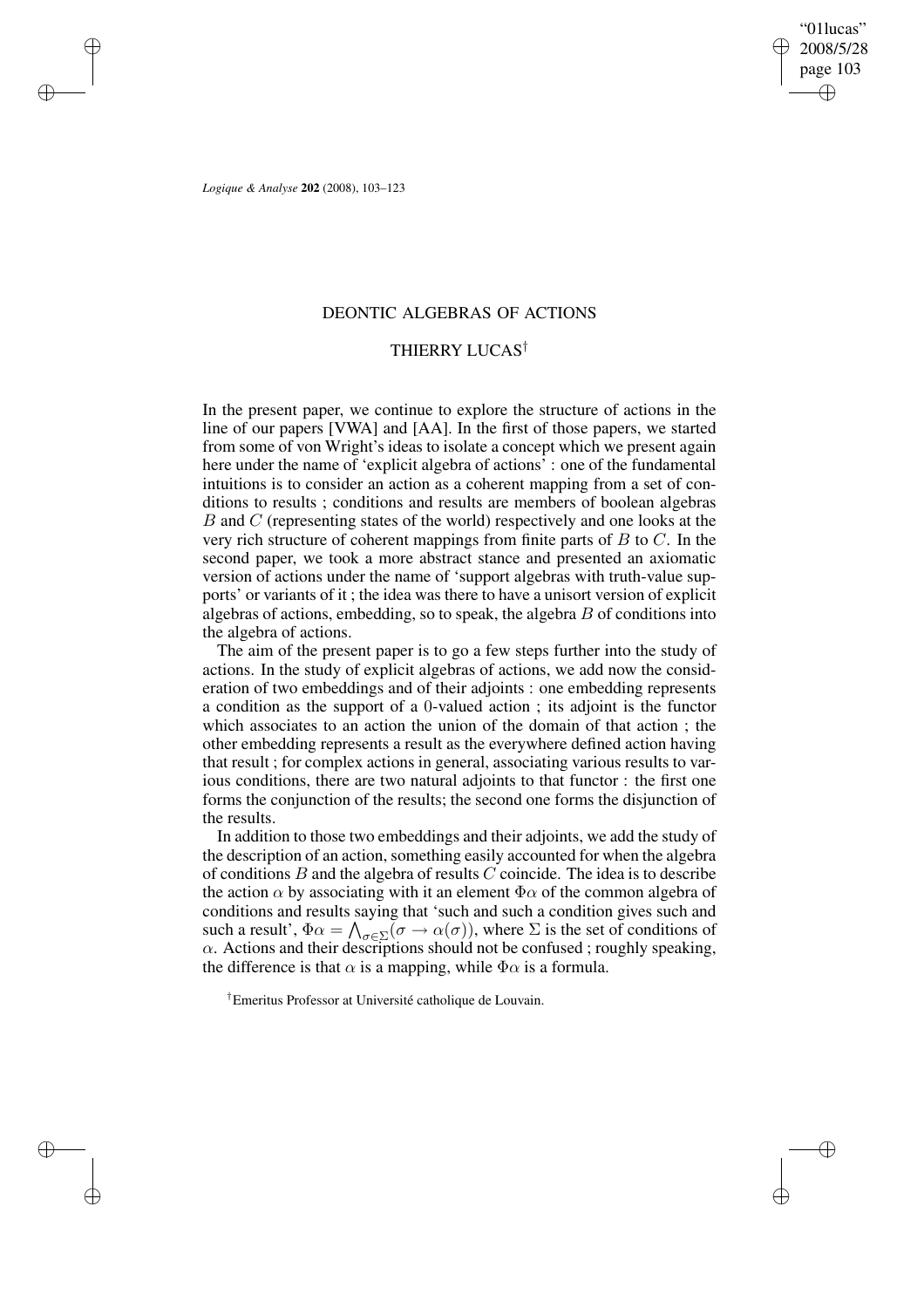"01lucas" 2008/5/28 page 104 ✐ ✐

✐

✐

#### 104 THIERRY LUCAS

The last step in our study consists in admitting that the common algebra of conditions and results is endowed with a necessity operator  $\Box$  obeying standard conditions; we then define the obligation  $O\alpha$  to do  $\alpha$  as the necessity of  $\Phi \alpha$ ,  $\overline{O} \alpha = \Box \Phi \alpha$ , formalizing the idea that the obligation to do an action  $\alpha$  is the necessity that such and such a condition gives such and such a result associated to it by  $\alpha$ .

The above presentation is given in some details in the first part of the present paper, avoiding however most proofs, which in general consist of easy computations. In the second part of the paper, we move towards an abstract version of explicit algebras of actions : in the line of [AA], they are support algebras with internal mappings derived from the three adjunctions given above ; truth-value supports may be considered and descriptions may be added ; if a reasonable necessity operator is present, there is also a quite acceptable concept of obligation internalizing the  $O\alpha$  described above.

We have already sketched in [VWA] and in [AA] what we think are the benefits of our approach. The present paper is best considered as a deepening of the question, but it seems to us that it confirms some of the interesting features of the approach, revealing the ambiguity of some concepts and giving the instruments to make the necessary distinctions, for example : the conjunction of actions has at least two different senses ; the description of an action has to be distinguished from the action ; necessity applies to descriptions of actions, while obligation applies to actions ; obligation distributes over the conjunction of actions in one sense of the conjunction, but not in another sense ; etc.

A final word to apologize for repeating the main definitions of [VWA] and [AA] : we thought that the reader would appreciate a relatively selfcontained paper, avoiding him constant reference to our preceding papers.

### *Part 1. Explicit algebras of actions with additional structure*

### *Section 1.1. Explicit algebras of actions*

Our starting point is that an action  $\alpha$  should be considered as a mapping defined on a set  $\Sigma$  of conditions and associating to each condition  $\sigma \in \Sigma$ a certain result  $\alpha(\sigma)$ . Conditions and results are states of the world and in the algebraic approach adopted in [AA] and pursued here, conditions live in a boolean algebra B, the *boolean algebra of conditions*, and results live in a boolean algebra C, the *boolean algebra of results* ; B and C need not be identical at this moment of our study and it may be conceptually useful to distinguish them. We repeat now the basic definitions of fundamental operations on actions and of explicit algebras. We remind the reader that we distinguish a 'long' and a 'short' conjunction ; roughly speaking, the long

✐

✐

✐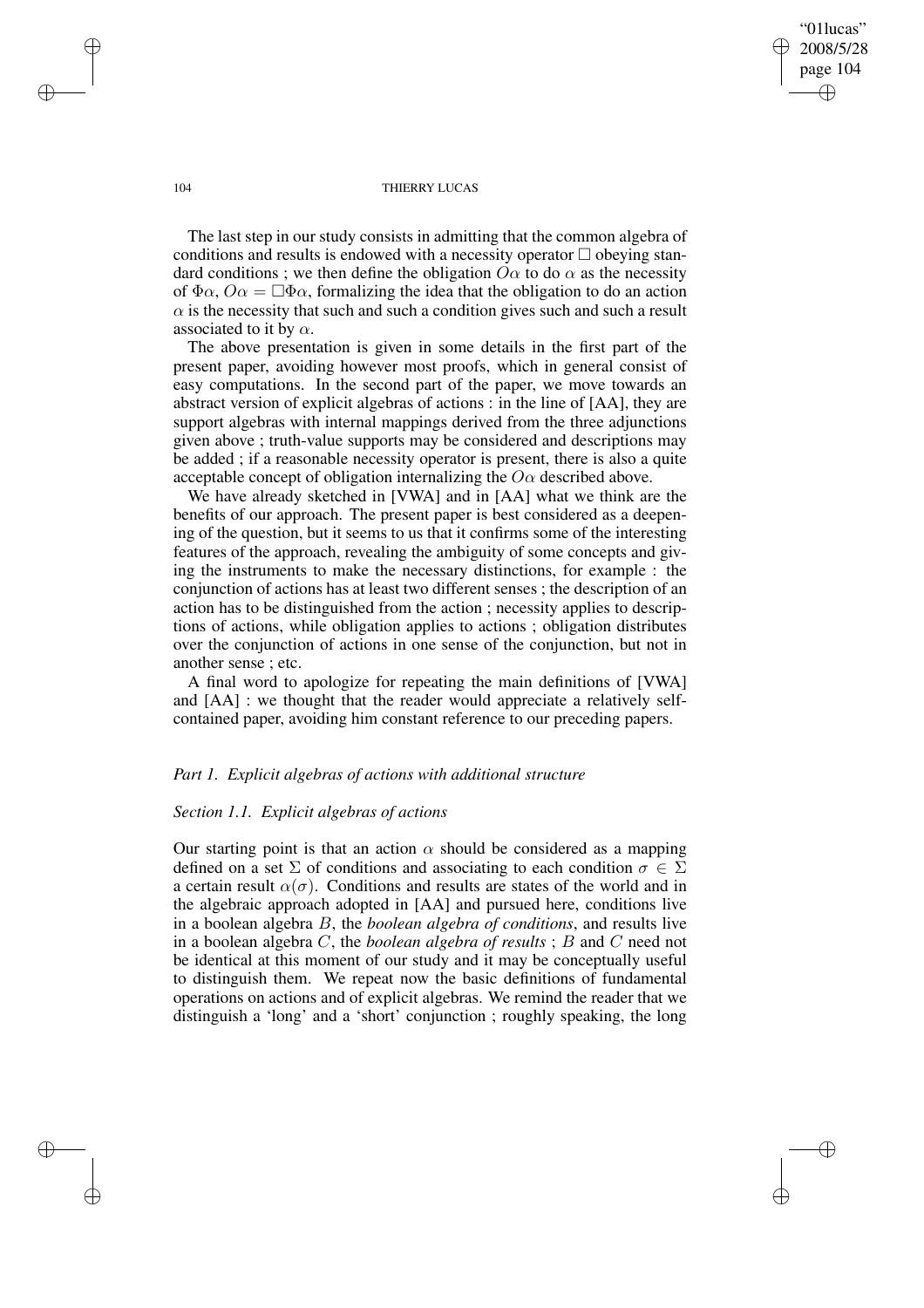conjunction is defined on the union of the domains of the component actions, while the short conjunction is defined on the intersection of those domains. We make a similar distinction for disjunction. Let us also insist on the fact that negation has many different meanings, the most important ones being expressed here below by  $\neg$  and  $\sim$ . For more comments, we refer the reader to our paper [AA].

# *Definition 1.1.1*:

✐

✐

✐

✐

*(1) An* action from *B* to *C is a mapping*  $\alpha : dom \alpha \rightarrow C$ *, where* dom $\alpha \subseteq$ B, doma is finite and  $\alpha$  satisfies a coherence condition : for all  $\sigma, \sigma' \in$  $dom\alpha$ , if  $\sigma \wedge \sigma' \neq 0$ , then  $\alpha(\sigma) = \alpha(\sigma')$ .

*(2) Actions are pre-ordered by the relation*  $\leq$  *defined by :*  $\alpha \leq \beta$  *iff*  $\bigvee$  *dom* $\beta$  $\leq$   $\setminus$  *dom* $\alpha$  *and for all*  $\sigma \in dom\alpha$ ,  $\pi \in dom\beta$ , *if*  $\sigma \wedge \pi \neq 0$ , *then*  $\alpha(\sigma) \leq$  $\beta(\pi)$ *.* 

*(3) The pre-ordering*  $\leq$  *induces an equivalence*  $\approx$  *of actions characterized*  $by$  :  $\alpha \approx \beta$  *iff*  $\bigvee dom\alpha = \bigvee dom\beta$  *and for all*  $\sigma \in dom\alpha$ *,*  $\pi \in dom\beta$ *, if*  $\sigma \wedge \pi \neq 0$ , then  $\alpha(\sigma) = \beta(\pi)$ .

(4) *The empty action* 1 *is defined by* :  $dom(1) = \emptyset$  *and* 1 *is the empty mapping from*  $dom(1)$  *to*  $C$ *.* 

*(5) The* everywhere nul *or* zero *action* 0 *is defined by*  $: dom(0) = \{1_B\}$  ( $1_B$ ) *representing the greatest element of* B) and  $0(1_B) = 0_C$  *(0<sub>C</sub> representing the smallest element of* C*).*

*(6)* Operations  $\cdot$ ,  $-$  *and*  $+$  *on finite subsets*  $\Sigma$  *and*  $\Pi$  *of*  $B$  *are defined by* :  $\Sigma \cdot \Pi = \{ \sigma \wedge \pi \mid \sigma \in \Sigma, \pi \in \Pi, \sigma \wedge \pi \neq 0 \}$  $-\Sigma = \{\neg \bigvee \Sigma\}$ 

 $\Sigma + \Pi = (\Sigma \cdot \Pi) \cup (-\Sigma \cdot \Pi) \cup (\Sigma \cdot -\Pi).$ 

*(7) The* conjunction  $\alpha \wedge \beta$  *of actions*  $\alpha$  *and*  $\beta$  *is defined by : dom*( $\alpha \wedge \beta$ ) =  $dom\alpha + dom\beta$  *and for all*  $\omega \in dom(\alpha \wedge \beta)$ ,  $(\alpha \wedge \beta)(\omega)$  *is defined according to the form of the domain by three cases :*

*(a) if*  $\omega \in dom \alpha \cdot dom \beta$ , *then*  $\omega = \sigma \wedge \pi$  *for some*  $\sigma \in dom \alpha$  *and*  $\pi \in dom \beta$ *and one lets*  $(\alpha \wedge \beta)(\omega) = \alpha(\sigma) \wedge \beta(\pi)$ ;

 $f(b)$  *if*  $\omega \in -dom\alpha \cdot dom\beta$ *, then*  $\omega = \neg \bigvee dom\alpha \wedge \pi$  *for some*  $\pi \in dom\beta$ *and one lets*  $(\alpha \wedge \beta)(\omega) = \beta(\pi)$ ;

 $f(c)$  *if*  $\omega \in dom\alpha \cdot -dom\beta$ *, then*  $\omega = \sigma \wedge \neg \bigvee dom\beta$  *for some*  $\sigma \in dom\alpha$ *and one lets*  $(\alpha \wedge \beta)(\omega) = \alpha(\sigma)$ *.* 

*(8) The* disjunction  $\alpha \vee \beta$  *of actions*  $\alpha$  *and*  $\beta$  *is defined by : dom*( $\alpha \vee \beta$ ) =  $dom \alpha \cdot dom \beta$  *and for all*  $\omega \in dom(\alpha \vee \beta)$ ,  $\omega = \sigma \wedge \pi$  *for some*  $\sigma \in dom \alpha$ *and*  $\pi \in \text{dom}\beta$  *and one lets*  $(\alpha \vee \beta)(\omega) = \alpha(\sigma) \vee \beta(\pi)$ *.* 

*(9) The* 0-cosupport  $C_0 \alpha$  *of action*  $\alpha$  *is defined by* :  $dom(C_0 \alpha) = -dom \alpha =$  ${\lbrace \neg \bigvee \text{dom}\alpha \rbrace}$  and  $(C_0\alpha)(\neg \bigvee \text{dom}\alpha) = 0_C$ .

 $(10)$  *The* negation  $\neg \alpha$  *of action*  $\alpha$  *is defined by* :  $dom(\neg \alpha) = dom \alpha$  *and for*  $all \sigma \in dom\alpha$ ,  $(\neg \alpha)(\sigma) = \neg (\alpha(\sigma))$ *, the latter negation being taken in C.* 

2008/5/28 page 105 ✐ ✐

 $\bigoplus$ 

✐

"01lucas"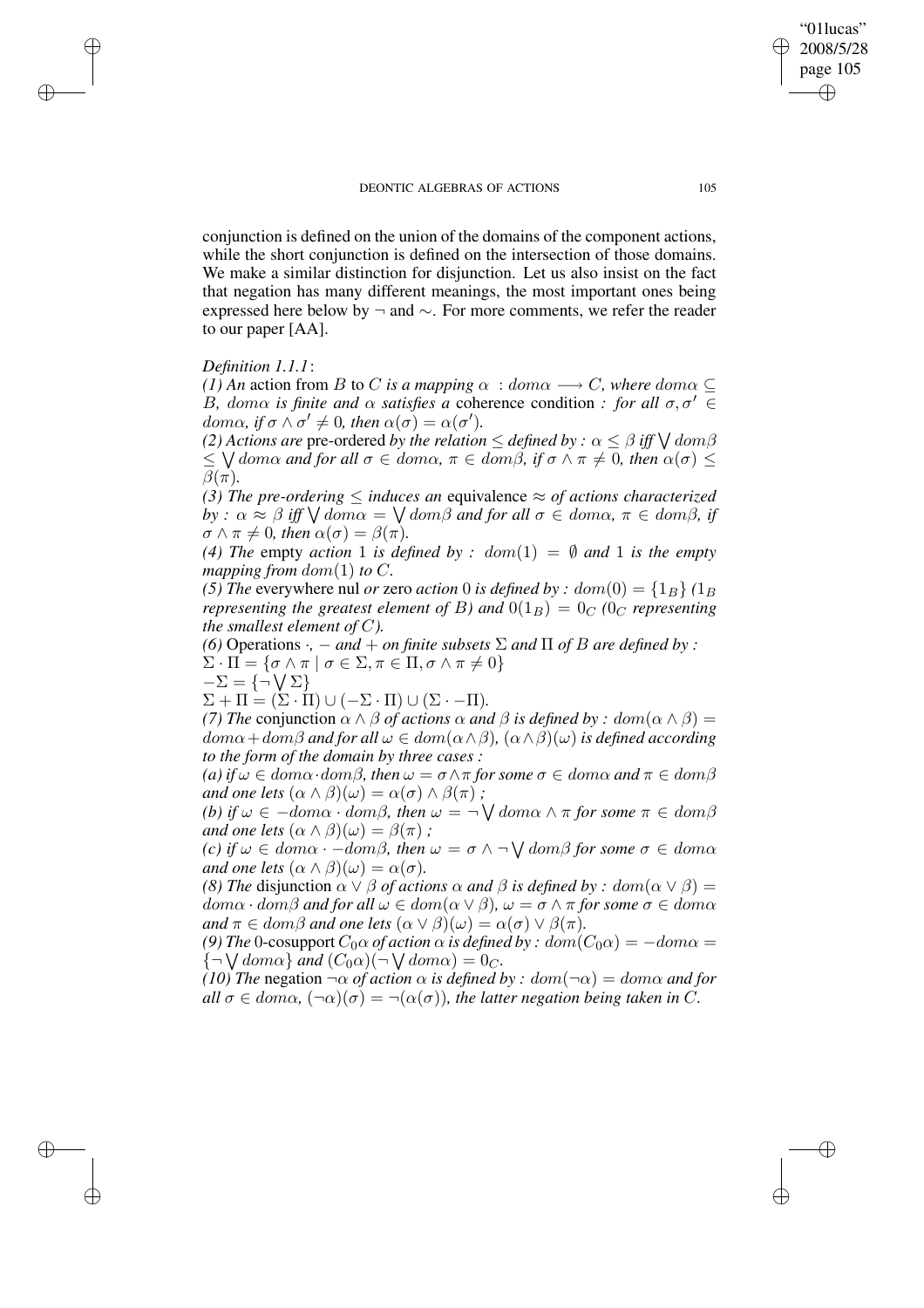### *"01lucas" 2008/5/28 page 106* ✐ ✐

✐

✐

#### 106 THIERRY LUCAS

We recall that the equivalence relation  $\approx$  is compatible with the operations  $\neg$ ,  $\wedge$ ,  $\vee$  and  $C_0$ , a fact which allows us to work with the quotient structure, or less formally to identify equivalent actions, writing  $\alpha = \beta$  instead of the more formal  $\alpha \approx \beta$  and speak accordingly of the ordering  $\leq$ .

The set of all actions from  $B$  to  $C$  equipped with the distinguished elements 0, 1, with the operations  $\neg$ ,  $\wedge$ ,  $\vee$ ,  $C_0$  and with the relation  $\leq$  will be referred to as the *explicit algebra of all actions from* B *to* C. For further reference and comparison, we give a formal definition of the more general notion of 'explicit algebra of actions' :

### *Definition 1.1.2*:

*An* explicit algebra of actions A *is a triple*  $\lt B$ , A, C  $>$  *where* B and C are *Boolean algebras and A is*  $a < 0, 1, \neg, \land, \lor, C_0$  >-subalgebra of the explicit *algebra of all actions from* B *to* C*.*

Note that in explicit algebras of actions, interesting derived operations may be obtained by duality, via  $\neg : \alpha \leq^* \beta$  iff  $\neg \beta \leq \neg \alpha$ ,  $\alpha \wedge^* \beta = \neg(\neg \alpha \vee \neg \beta)$ (the *short conjunction*, defined on  $dom \alpha \cdot dom \beta$ ),  $\alpha \vee^* \beta = \neg(\neg \alpha \wedge \neg \beta)$ (the *long* disjunction, defined on  $dom\alpha + dom\beta$ ),  $1^* = \neg 0$  (the *everywhere unit* action),  $C_1 \alpha = \neg C_0 \neg \alpha = \neg C_0 \alpha$  (the 1*-cosupport* of  $\alpha$ ). Note in particular that  $\neg 1 = 1$ , so that the empty action is auto-dual. Other derived notions are given by :  $S_0 \alpha = C_0 C_0 \alpha$  (the 0-*support* of  $\alpha$ ) and its dual  $S_1 \alpha = \neg S_0 \neg \alpha = \neg S_0 \alpha$  (the 1-support of  $\alpha$ ),  $\gamma \setminus \beta = C_0 \beta \wedge (\gamma \wedge^* \neg \beta)$ (the *difference* of  $\gamma$  and  $\beta$ ) and its dual  $\beta \rightarrow^* \gamma = C_1 \beta \vee^* (\neg \beta \vee \gamma)$  (the *coimplication* from  $\beta$  to  $\gamma$ ). An action  $\alpha$  is *total* when  $S_0 \alpha = 0$  or equivalently  $C_0\alpha=1.$ 

On the other hand, there are very fundamental operations on actions which make sense in explicit algebras of actions, but do not seem to be derivable from the preceding operations. They will not play an important role in this paper, except when we deal with descriptions of actions where they find a nice a posteriori justification.

### *Definition 1.1.3*:

*(1) The* 0-value 0-support *of*  $\alpha$ ,  $S_0^{=0}\alpha$ , *is defined by*  $dom(S_0^{=0}\alpha) = {\sigma \mid \sigma \in \mathbb{R}^d}$  $dom\alpha, \alpha(\sigma) = 0$  and for  $\sigma$  in that domain,  $(S_0^{-0}\alpha)(\sigma) = 0$ . *(2) The* complex negation *of*  $\alpha$ *,*  $\sim \alpha$ *, is defined by*  $dom(\sim \alpha) = -\sum \cup \sum_{\neq 0}$ *, where*  $\Sigma = dom(\alpha)$  *and*  $\Sigma_{\neq 0} = {\sigma | \sigma \in dom \alpha, \alpha(\sigma) \neq 0}$  *; for*  $\sigma \in -\Sigma$ *,*  $i.e. \; \sigma = \neg \bigvee \Sigma$ , one lets  $(\sim \alpha)(\sigma) = 0$  *; for*  $\sigma \in \Sigma_{\neq 0}$ , one lets  $(\sim \alpha)(\sigma) = 0$  $\neg(\alpha(\sigma)).$ 

*(3) The* implication *from*  $\beta$  *to*  $\gamma$ ,  $\beta \rightarrow \gamma$ , *is defined by*  $dom(\beta \rightarrow \gamma)$  =  $(-\Pi \cdot \Xi) \cup (\Pi/\Xi)$ , where  $\Pi = dom\beta$ ,  $\Xi = dom\gamma$  and  $\Pi/\Xi = {\pi \wedge \xi \mid \xi}$  $\pi \in \Pi, \xi \in \Xi, \pi \wedge \xi \neq 0$  and  $\beta(\pi) \not\leq \gamma(\xi) \}$  ; for  $\omega \in -\Pi \cdot \Xi$ , one

✐

✐

✐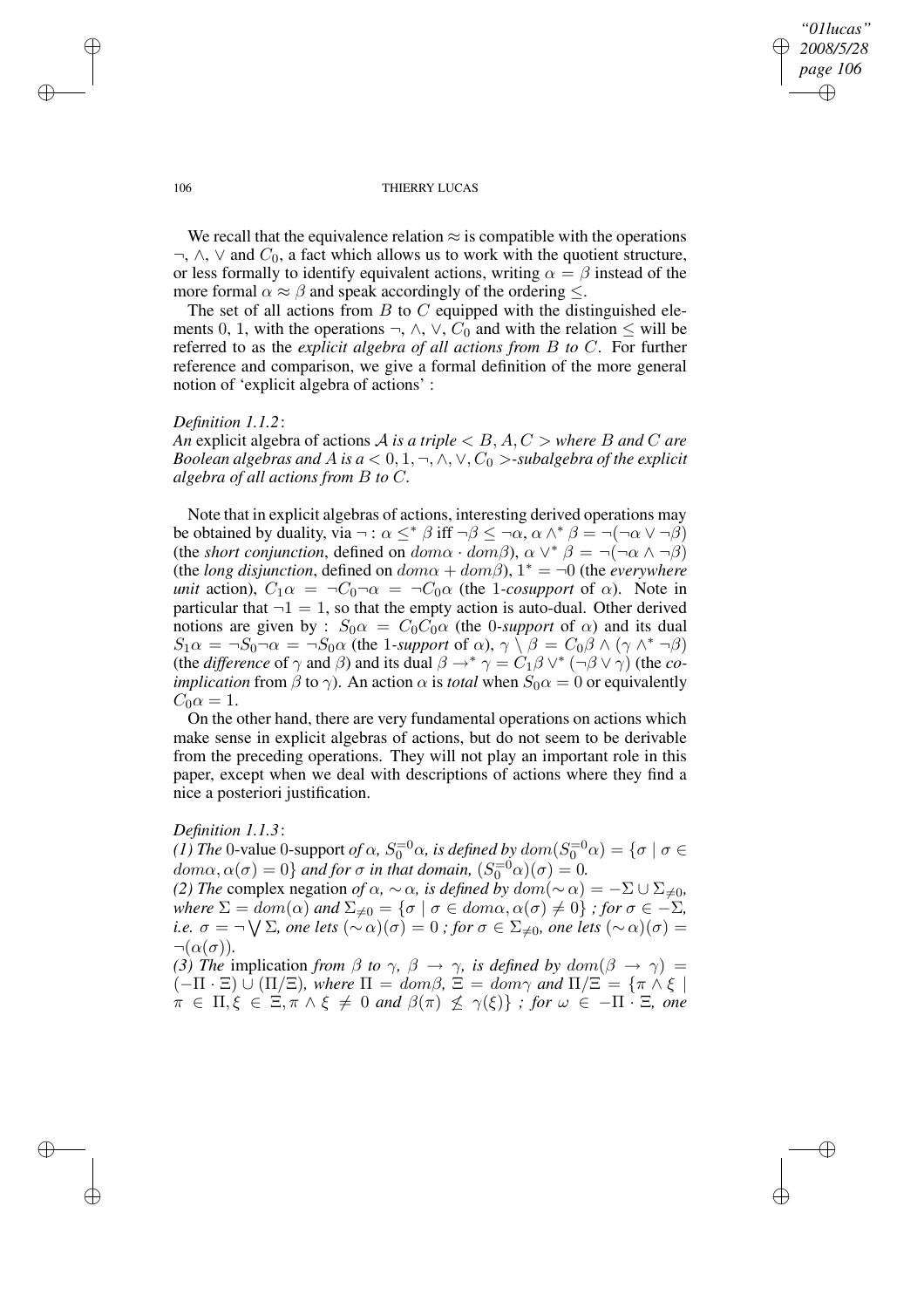*has*  $\omega = \neg \bigvee \Pi \wedge \xi$  *for some*  $\xi \in \Xi$  *and one lets*  $(\beta \to \gamma)(\omega) = \gamma(\xi)$  *; for*  $\omega \in \Pi/\Xi$ *, one has*  $\omega = \pi \wedge \xi$  *for some*  $\pi \in \Pi$ *,*  $\xi \in \Xi$  *and one lets*  $(\beta \rightarrow \gamma)(\omega) = \beta(\pi) \rightarrow \gamma(\xi).$ 

### *Section 1.2. Embedding conditions as actions*

Explicit algebras of actions are described in detail in [AA] but their study, be it explicit or axiomatic under the name of "support algebras", is essentially limited to the  $< 0, 1, \neg, \land, \lor, C_0 >$ -structure and to its enrichment by operations such as  $S_0^{-0}$ ,  $\sim$ , or  $\rightarrow$ . We want to consider here a yet richer structure, induced by natural embeddings from  $B$  to  $A$  and from  $C$  to  $A$  and we make here the general proviso that our explicit algebras of actions are stable under the new operations.

Since an action  $\alpha$  is a mapping from  $dom \alpha \subseteq B$  into C, there is a natural way of representing elements  $\phi$  of B as mappings  $\phi$  in A : take  $\phi$  as the unique element of  $dom(\phi)$  and associate  $0_C$  with  $\phi$ . Conversely, given an action  $\alpha$ , there is a natural way of associating an element  $Cond(\alpha)$  of B with it by taking the disjunction of the finite domain of  $\alpha$ . Although a bit formal, those representations find some intuitive content in expressions like 'avoid situation  $\phi'$  (for  $\phi'$ ) and 'here are the conditions of action  $\alpha'$  (for Cond $\alpha$ ).

# *Definition 1.2.1*:

✐

✐

✐

✐

(1) For  $\phi$  in B,  $\phi$  is the action defined by dom  $\phi = {\phi}$  and  $\phi(\phi) = 0_C$ . *(2) For*  $\alpha \in A$ *, Cond* $\alpha = \sqrt{d_{\alpha}$ *.* 

Here are the basic properties of ←−  $( )$  and  $Cond$  expressed with (a moderate use of) the terminology of functors :

*Proposition 1.2.2*:

*(1)*  $\overleftarrow{()}$  *is contravariant : if*  $\phi \leq \psi$ , *then*  $\overleftarrow{\psi} \leq \overleftarrow{\phi}$ .

*(2)* Cond is contravariant : if  $\alpha \leq \beta$ , then  $Cond\beta \leq Cond\alpha$ .

(3)  $\overline{()}$  *and Cond are adjoint for the relevant orderings*  $: \overline{\phi} \leq \alpha$  *iff*  $\phi \geq$ Condα*.*

 $(4)$   $\overline{()}$  *is faithful : if*  $\overline{\phi} = \overleftarrow{\psi}$ *, then*  $\phi = \psi$ *.* 

*(5)* Cond is faithful on  $S_0$ -supports : if  $Cond(S_0\alpha) = Cond(S_0\beta)$ , then  $S_0 \alpha = S_0 \beta$ .

*(6)* Cond *is determined by*  $S_0$ -supports  $: Cond(\alpha) = Cond(S_0\alpha)$ .

*"01lucas" 2008/5/28 page 107*

✐

✐

✐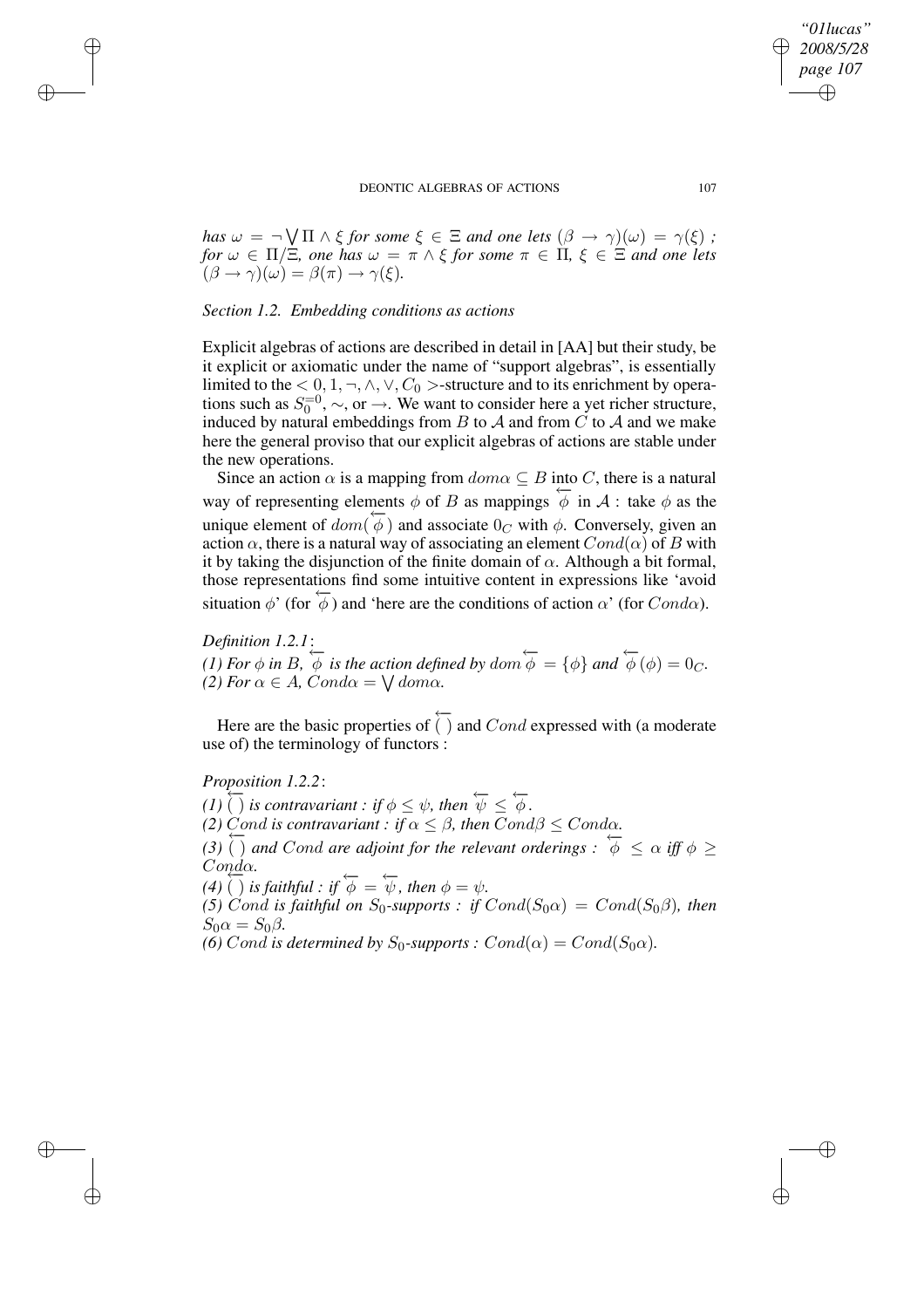✐

✐

#### 108 THIERRY LUCAS

It is routine work to deduce from those properties all the expected properties of ←− ( $)$  and *Cond*. We give them here in the natural way of proving things :

*Proposition 1.2.3*:  $\overline{(1)\phi} \geq Cond \overline{\phi}$ ;  $\overline{\phi} \wedge \overline{\psi} = \overline{\phi} \vee \overline{\psi}$ ;  $\overleftarrow{1_B} = 0$ . (2)  $\overline{Cond\alpha} \leq \alpha$ ;  $Cond(\alpha \wedge \beta) = Cond\alpha \vee Cond\beta$ ;  $Cond1 = 0_B$ . (3) If  $\phi \leq \psi$ , then  $\psi \leq \phi$ ;  $\phi \leq Cond \phi$ . *(4) If*  $CondS_0\alpha \leq CondS_0\beta$ , *then*  $S_0\alpha \geq S_0\beta$ .  $(5)$  Cond  $\phi = \phi$ ;  $S_0 \overline{\phi} = \overline{\phi}$ ;  $\overline{O_B} = 1$ ;  $\overline{\phi} \vee \overline{\psi} = \overline{\phi} \wedge \overline{\psi}$ ;  $\overline{\neg \phi} = C_0 \overline{\phi}$ .<br>  $\overline{O} = \overline{O} = \overline{O} = \overline{O} = \overline{O} = \overline{O}$ . (6)  $CondS_0\alpha = S_0\alpha$  *; Cond* $S_0\alpha = Cond\alpha$  *; Cond*( $\alpha \vee$  $\beta$ ) = Cond $\alpha \wedge Cond\beta$ ; CondC<sub>0</sub> $\alpha$  =  $\neg Cond\alpha$ .  $(7)\overbrace{Cond\alpha}^{c\ \text{on}\ \alpha} = S_0\alpha.$ 

To summarize many of those properties, we can state that ←−  $( )$  and  $Cond$  establish a pair of isomorphisms between the structure  $\langle B, 0, 0, 1, 1, 0, 0, \cdot \rangle$ and the structure  $\langle S_0A, 1, 0, \vee, \wedge, C_0 \rangle$ , where  $S_0A = \{\alpha \mid S_0\alpha = \alpha\}.$ We can also interpret property (7) as saying that the triple induced by the adjunction reduces to  $S_0$ .

### *Section 1.3. Embedding results as actions*

We now turn to the natural way of embedding C into  $A$ : associate with  $\phi \in C$  the action  $\vec{\phi}$  which is everywhere defined and gives the result  $\phi$ , an action which finds its intuitive content in an expression like 'in any case, obtain  $\phi'$ . In the other direction, given an action  $\alpha$ , which in general assigns different results to different conditions, there are two natural ways of associating one result ; the first one, to be denoted by  $Res^{\wedge}\alpha$ , is the conjunction of the different results of  $\alpha$ ; the other one, to be denoted by  $Res^{\vee}\alpha$ , is the disjunction of the different results of  $\alpha$ .  $Res^{\wedge}\alpha$ represents so to speak the strongest result, the result one has to obtain to be sure to perform the action in every circumstance ; of course, this could easily lead to impossible actions, should for example  $\alpha$  be described by  $dom \alpha = {\sigma_1, \sigma_2}, \sigma_1 \wedge \sigma_2 = 0, \sigma_1 \neq 0, \sigma_2 \neq 0, \alpha(\sigma_1) = \neg \alpha(\sigma_2)$ , in which case  $Res^{\wedge} \alpha = \alpha(\sigma_1) \wedge \alpha(\sigma_2) = 0$ . Dually,  $Res^{\vee} \alpha$  represents the weakest result ; obtaining the disjunction of all transformations recommended in all circumstances by  $\alpha$  is certainly implied by performing  $\alpha$  and represent the 'laziest' way of approximating  $\alpha$ ; it could also amount in many circumstances to obtaining nothing new ; take for example the same  $\alpha$  as before, in which case  $Res^{\vee} \alpha = \alpha(\sigma_1) \vee \alpha(\sigma_2) = 1$ . A more significant case is when

✐

✐

✐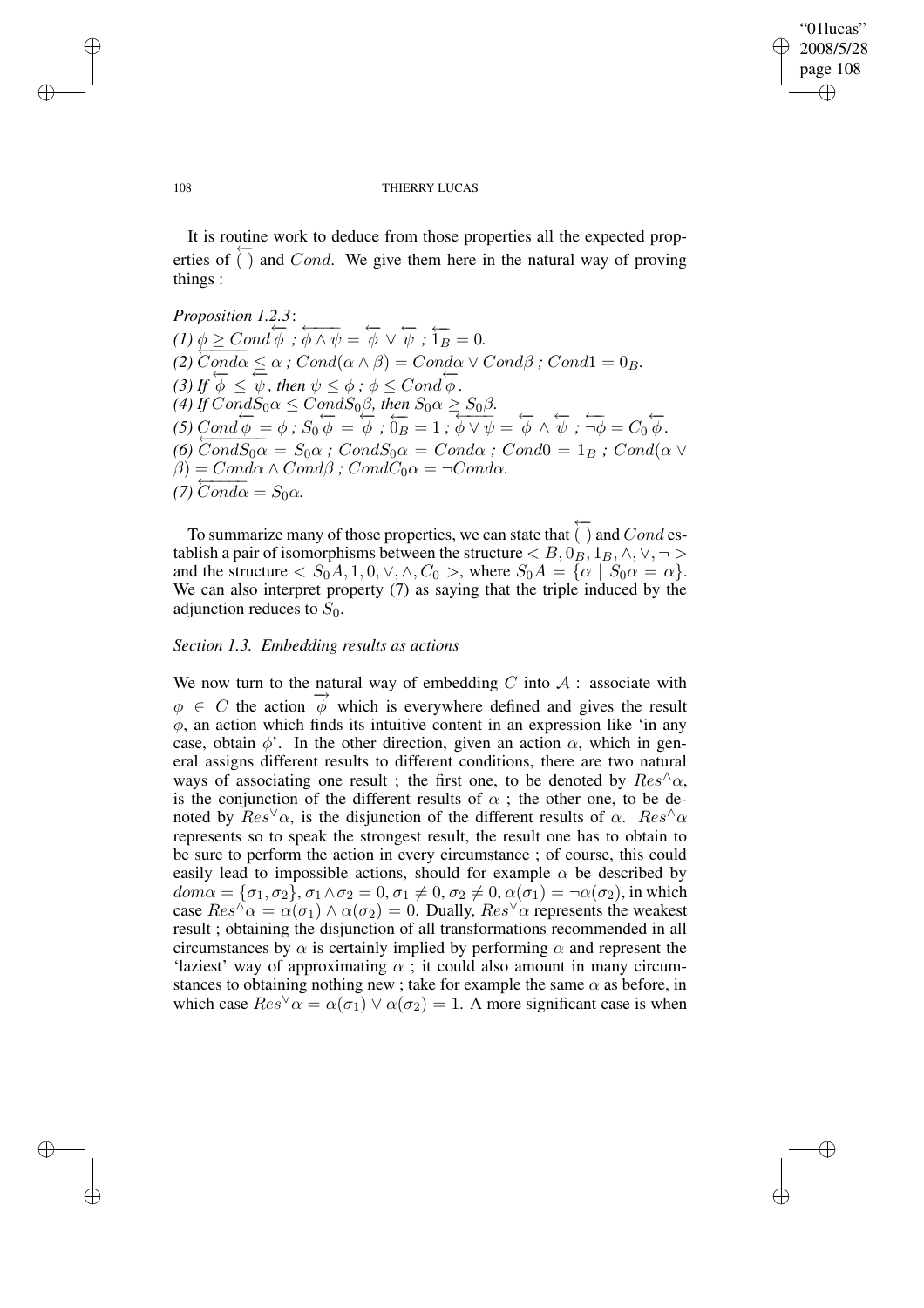*"01lucas" 2008/5/28 page 109* ✐ ✐

✐

✐

 $\alpha$  is constant (same result, whatever the condition); disregarding the case of the empty action,  $Res^{\wedge} \alpha$  and  $Res^{\vee} \alpha$  then coincide with the unique result of  $\alpha$  (see section 1.4 for a more thorough discussion).

Here are the precise definitions :

*Definition 1.3.1*:

✐

✐

✐

✐

(1) For  $\phi \in C$ ,  $\overrightarrow{\phi}$  is the action defined by dom  $\overrightarrow{\phi} = \{1_B\}$  and  $\overrightarrow{\phi}(1_B) = \phi$ . *(2) For*  $\alpha \in A$ *,*  $Res^{\wedge} \alpha = \bigwedge_{\sigma \in dom \alpha} \alpha(\sigma)$ *. (3) For*  $\alpha \in A$ *,*  $Res^{\vee} \alpha = \bigvee_{\sigma \in dom \alpha} \alpha(\sigma)$ *.* 

The basic properties of  $\overrightarrow{()}$ ,  $\overrightarrow{Res}^{\wedge}$  and  $\overrightarrow{Res}^{\vee}$  are given in the following proposition.

# *Proposition 1.3.2*:

 $\overrightarrow{(I)}\overrightarrow{I}$  *is covariant : if*  $\phi \leq \psi$ *, then*  $\overrightarrow{\phi} \leq \overrightarrow{\psi}$ *. (2)*  $\text{Res}^{\wedge}$  *is covariant : if*  $\alpha \leq \beta$ *, then*  $\text{Res}^{\wedge} \alpha \leq \text{Res}^{\wedge} \beta$ *.* (3)  $\overrightarrow{()}$  and Res<sup>∧</sup> are left and right adjoints for the relevant orderings :  $\overrightarrow{\phi} \leq$  $\alpha$  *iff*  $\phi \leq Res^{\wedge} \alpha$ *.*  $\overrightarrow{y}$   $\overrightarrow{y}$   $\overrightarrow{y}$   $\overrightarrow{z}$  *i*ccs a:<br>(4)  $\overrightarrow{()}$  *is faithful : if*  $\overrightarrow{\phi} = \overrightarrow{\psi}$ *, then*  $\phi = \psi$ *.*  $(5)$   $\neg \overrightarrow{\phi} = \overrightarrow{\neg \phi}$ . (6) If  $\alpha \neq 1$ , then  $Res^{\wedge}(\overrightarrow{\phi} \vee S_0\alpha) \leq \phi$ . *(7)*  $Res^{\vee} \alpha = \neg Res^{\wedge} \neg \alpha$ *.* 

To interpret property (6), remember that  $\beta \vee S_0 \alpha$  works as a restriction of β to the domain of  $\alpha$  and observe that for  $\alpha \neq 1$ , the equality  $Res^{\wedge}(\vec{\phi} \vee \vec{\phi})$  $S_0\alpha$ ) =  $\phi$  easily follows ; property (6) then means not only that  $Res^{\wedge}$  applied to  $\overrightarrow{\phi}$  gives back  $\phi$ , but also that the same is true of every non-empty restriction of  $\phi$ . Property (7) expresses that  $Res^{\vee}$  is the dual  $(Res^{\wedge})^*$ of  $Res^{\wedge}$ , in a sense given by  $\neg$  and recalled in section 1.1 :  $\alpha \leq^* \beta$  iff  $\neg \beta \leq \neg \alpha$ ,  $\alpha \wedge^* \beta = \neg (\neg \alpha \vee \neg \beta)$ , etc. It follows that all properties of  $\text{Res}^{\wedge}$  $\mu \equiv -\omega$ ,  $\omega \sim \rho$  and  $\omega$ ,  $\omega$ ,  $\omega$ ,  $\omega$ ,  $\omega$ ,  $\omega$ ,  $\omega$ ,  $\omega$ ,  $\omega$ ,  $\omega$ ,  $\omega$ ,  $\omega$ ,  $\omega$ ,  $\omega$ ,  $\omega$ ,  $\omega$ ,  $\omega$ ,  $\omega$ ,  $\omega$ ,  $\omega$ ,  $\omega$ ,  $\omega$ ,  $\omega$ ,  $\omega$ ,  $\omega$ ,  $\omega$ ,  $\omega$ ,  $\omega$ ,  $\omega$ ,  $\omega$ ,  $\omega$ ,  $\omega$ ,  $\omega$ , left and right adjoints for the relevant orderings :  $Res^{\vee} \alpha \leq \phi$  iff  $\alpha \leq^* \overrightarrow{\phi}$ . Here are properties routinely deduced from the basic ones :

*Proposition 1.3.3*:  $\overrightarrow{(1)} \phi \leq Res^{\wedge} \overrightarrow{\phi}$ ;  $\overrightarrow{\phi} \vee \overrightarrow{\psi} = \overrightarrow{\phi} \vee \overrightarrow{\psi}$ ;  $\overrightarrow{0_B} = 0$ . *(2)*  $\frac{\sqrt{2+12c}}{Res^{\wedge}\alpha} \leq \alpha$ ; Res^(a \  $\beta$ ) = Res^ $\alpha \wedge Res^{\wedge}\beta$ ; Res^1 = 1<sub>C</sub>. (3) If  $\overrightarrow{\phi} \leq \overrightarrow{\psi}$ , then  $\phi \leq \psi$ ; Res^ $\overrightarrow{\phi} \leq \phi$ ; Res^0 = 0c.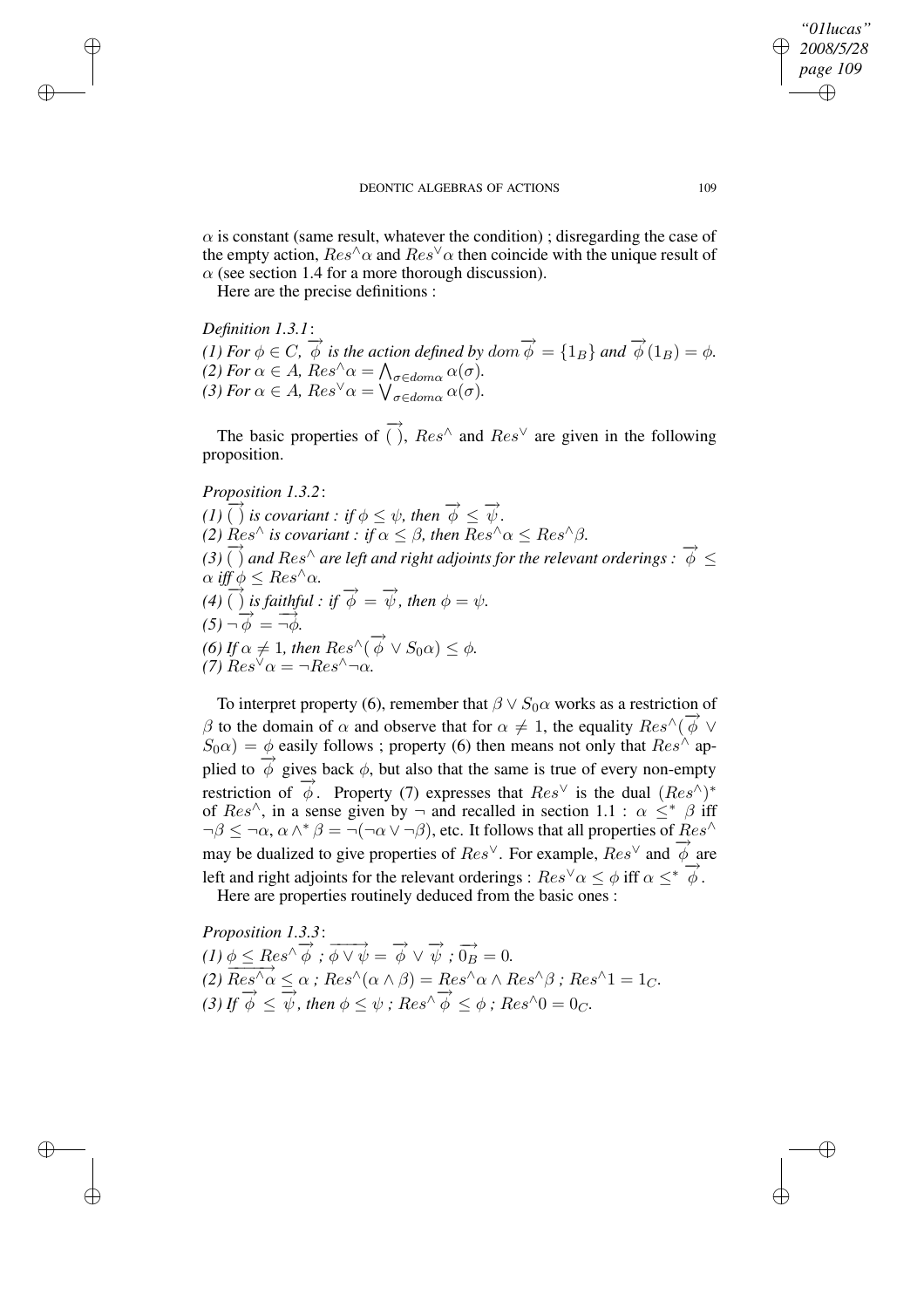✐

✐

#### 110 THIERRY LUCAS

(4) 
$$
\overrightarrow{\phi} \wedge \overrightarrow{\psi} = \overrightarrow{\phi} \wedge \overrightarrow{\psi}
$$
;  $\overrightarrow{1_C} = 1^*$ ;  $S_0 \overrightarrow{\phi} = 0$ ;  $C_0 \overrightarrow{\phi} = 1$ ;  $Res^{\wedge}1^* = 1_C$ ;  
\n $Res^{\wedge}S_1 \alpha = 1_C$ .  
\n(5) If  $\overrightarrow{\phi} \leq S_0 \alpha \neq 1$ , then  $\overrightarrow{\phi} = 0$  or, equivalently,  $\phi = 0_C$ ; if  $\alpha \neq 1$ , then  $Res^{\wedge} \alpha \leq Res^{\vee} \alpha$ ; if  $\alpha \neq 1$ , then  $Res^{\wedge}S_0 \alpha = 0_C$ .

*Section 1.4. Approximations of actions*

The structure of triple induced by the embedding −→ ( ) and its two adjoints is now less trivial than in the case of the embedding ←− ( ) and it does not reduce to already known operations. Here are the definitions.

*Definition 1.4.1*:  $(1) \alpha^{\hat{}} = \overline{Res^{\hat{}}\alpha}.$  $(2) \alpha^{\vee} = \neg(\neg \alpha)^{\wedge}.$ 

✐

✐

✐

✐

Definition (2) gives  $\alpha^{\vee}$  as the dual of  $\alpha^{\wedge}$ , and it is clear that  $\alpha^{\vee} = \overrightarrow{Res^{\vee} \alpha}$ . Actions  $\alpha^{\wedge}$  and  $\alpha^{\vee}$  are easily described :  $dom(\alpha^{\wedge}) = dom(\alpha^{\vee}) = \{1_B\},$  $\alpha^{\wedge}(1_B) = \bigwedge_{\sigma \in dom \alpha} \alpha(\sigma)$  and  $\alpha^{\vee}(1_B) = \bigvee_{\sigma \in dom \alpha} \alpha(\sigma)$ . Their interpretation is clear :  $\alpha^{\wedge}$  is the best approximation of  $\alpha$  by total actions from below for the ordering  $\leq$  and dually,  $\alpha^{\vee}$  is the best approximation of  $\alpha$  from above for the ordering  $\leq^*$ . Intuitively speaking,  $\alpha^{\wedge}$  and  $\alpha^{\vee}$  underly such recommendations as 'in any case, do everything recommended by  $\alpha'$  and 'in any case, do at least something recommended by  $\alpha'$ .

Basic properties are given in the following proposition :

*Proposition 1.4.2*:  $(1)$   $\alpha^{\wedge} \leq \alpha$  *;* if  $\alpha \leq \beta$ *, then*  $\alpha^{\wedge} \leq \beta^{\wedge}$  *;*  $\alpha^{\wedge} \wedge \beta^{\wedge} \leq (\alpha \wedge \beta)^{\wedge}$  *;*  $\alpha^{\wedge} \leq \alpha^{\wedge \wedge}$ *. (2)*  $S_0 \alpha^{\wedge} = 0$  ; if  $\alpha \neq 1$ , then  $(S_0 \alpha)^{\wedge} = 0$  ; for  $\alpha = 1$ ,  $(S_0 \alpha)^{\wedge} = 1^{\wedge} = 1^*$ .

The following properties are routinely derived :

*Proposition 1.4.3*:  $(I)\left(\alpha \wedge \beta\right)^{\wedge} = \alpha^{\wedge} \wedge \beta^{\wedge}$ ;  $\alpha^{\wedge \wedge} = \alpha^{\wedge}.$  $(2)$   $0^{\wedge} = 0$ ;  $1^{\wedge} = 1^*$ ;  $(1^*)^{\wedge} = 1^*$ .  $(3) (C_1 \alpha)^{\hat{ }} = 1^*$ ;  $(S_1 \alpha)^{\hat{ }} = 1^*$ . *(4) If*  $C_0 \alpha \neq 1$  *(i.e.*  $S_0 \alpha \neq 0$ *), then*  $(C_0 \alpha)^{\wedge} = 0$  *; if*  $C_0 \alpha = 1$  *(i.e.*  $S_0\alpha = 0$ , then  $(C_1\alpha)^\wedge = 1^*$ ; if  $\alpha \neq 1$ , then  $(S_0\alpha)^\wedge = 0$ ; if  $\alpha = 1$ , then  $(S_0 \alpha)^{\wedge} = (S_0 1)^{\wedge} = 1^*$ .  $f(5) C_0 \alpha^{\wedge} = 1$  *;*  $C_1 \alpha^{\wedge} = 1$  *;*  $S_1 \alpha^{\wedge} = 1^*$ .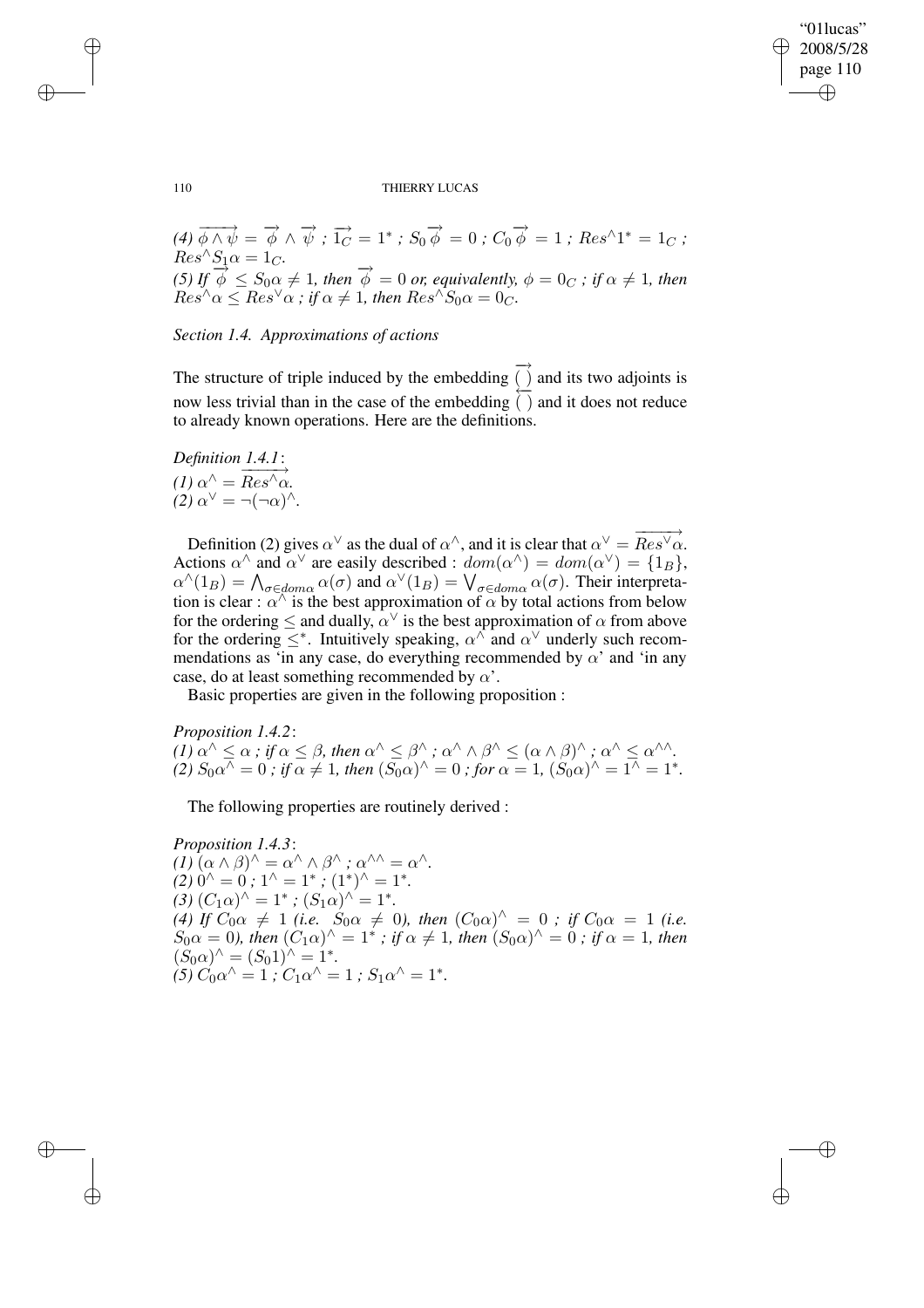As already hinted at in section 1.3, an interesting point in considering the functors  $Res^{\wedge}$ ,  $Res^{\vee}$ , ( )<sup> $\wedge$ </sup> and ( )<sup> $\vee$ </sup> is that they allow us to recover constant actions and to characterize them in different ways. Looking back at the basic situation with actions as functions, constant actions may be defined as those which give the same result whatever the condition :

### *Definition 1.4.4*:

✐

✐

✐

✐

# *The action*  $\alpha$  *is* constant *iff for all*  $\sigma$ *,*  $\sigma' \in dom \alpha$ *,*  $\alpha(\sigma) = \alpha(\sigma')$ *.*

The empty action 1 is constant and the other constant actions may be described as defined on a unique condition and associating with it a unique result ; remember indeed that our actions are defined up to the equivalence  $\approx$  :  $\alpha \approx \overline{\alpha}$ , where  $\overline{\alpha}$  is in this case defined on  $\bigvee dom\alpha$  and  $\overline{\alpha}(\bigvee dom\alpha)$  is the common  $\alpha(\sigma)$ . Using  $Res^{\wedge}$  and  $Res^{\vee}$ , we have thus another more abstract way of characterizing constant actions :  $\alpha$  is constant iff  $\alpha = 1$  or  $\text{Res}^{\wedge} \alpha =$  $Res^{\vee}\alpha$ . Indeed, if  $\alpha$  associates the result  $\alpha(\sigma)$  to the unique condition  $\sigma$ , then clearly  $Res^{\wedge} \alpha = Res^{\vee} \alpha = \alpha(\sigma)$ ; conversely, if  $Res^{\wedge} \alpha = Res^{\vee} \alpha$ , then for all conditions  $\sigma, \sigma' \in dom\alpha, \alpha(\sigma) = \alpha(\sigma')$ . This discussion proves the first of the following properties :

### *Proposition 1.4.5*:

*(1) The action*  $\alpha$  *is constant iff*  $\alpha = 1$  *or*  $Res^{\wedge} \alpha = Res^{\vee} \alpha$ *. (2) The action*  $\alpha$  *is constant iff*  $\alpha = 1$  *or*  $\alpha^{\wedge} = \alpha^{\vee}$ *. (3)* If  $\alpha$  *is constant, then*  $\neg \alpha$  *is constant,*  $Res^{\wedge}(\neg \alpha)$  $= \neg Res^{\vee} \alpha$ ,  $Res^{\vee}(\neg \alpha) = \neg Res^{\wedge} \alpha$ ,  $(\neg \alpha)^{\wedge} = \neg \alpha^{\vee}$  *and*  $(\neg \alpha)^{\vee} = \neg \alpha^{\wedge}$ *.* (4) The action 0 is constant,  $Res^{\wedge}0 = Res^{\vee}0 = 0_C$  and  $0^{\wedge} = 0^{\vee} = 0$ . *(5) For all*  $\alpha$ *,*  $S_0 \alpha$  *is constant ; for*  $\alpha \neq 1$ *,*  $Res^{\wedge}(S_0 \alpha) = Res^{\vee}(S_0 \alpha) = 0_C$ *and*  $(S_0 \alpha)^\wedge = (S_0 \alpha)^\vee = 0$  *; for*  $\alpha = 1$ *,*  $S_0 \alpha$  *is the constant* 1*. (6) If*  $\alpha$  *is constant, then*  $\alpha = \alpha^{\wedge} \vee S_0 \alpha$ *. (7) If*  $\alpha$  *is constant, then so is*  $\alpha \vee S_0 \beta$  *for every*  $\beta$ *. (8) If*  $\alpha$  *is constant, then*  $\alpha^{\wedge}$  *is total and constant. (9) The action*  $\alpha$  *is constant iff*  $\alpha = \alpha^{\wedge} \vee S_0 \beta$  *for some*  $\beta$ *. (10) If*  $\alpha$  *and*  $\beta$  *are constant, then so is*  $\alpha \vee \beta$ *. (11) If*  $\alpha$  *and*  $\beta$  *are constant and*  $\alpha \vee \beta \neq 1$ *, then*  $(\alpha \vee \beta)^{\wedge} = \alpha^{\wedge} \vee \beta^{\wedge}$ *.* 

We omit the proofs, since the less trivial of them will be given later in an axiomatic context. A nice way of expressing a good deal of those properties is to state that  $\alpha^{\wedge}$  is the best total constant approximation of  $\alpha$  from below : for all total constant  $\beta$ ,  $\beta \leq \alpha$  iff  $\beta \leq \alpha^{\wedge}$ . For the proof of that fact, use (6). Dually,  $\alpha^{\vee}$  is the best total constant approximation of  $\alpha$  from above in a sense given by the dual ordering : for all total constant  $\beta$ ,  $\alpha \leq^* \beta$  iff  $\alpha^{\vee} \leq^* \beta$ .

"01lucas" 2008/5/28 page 111

✐

✐

✐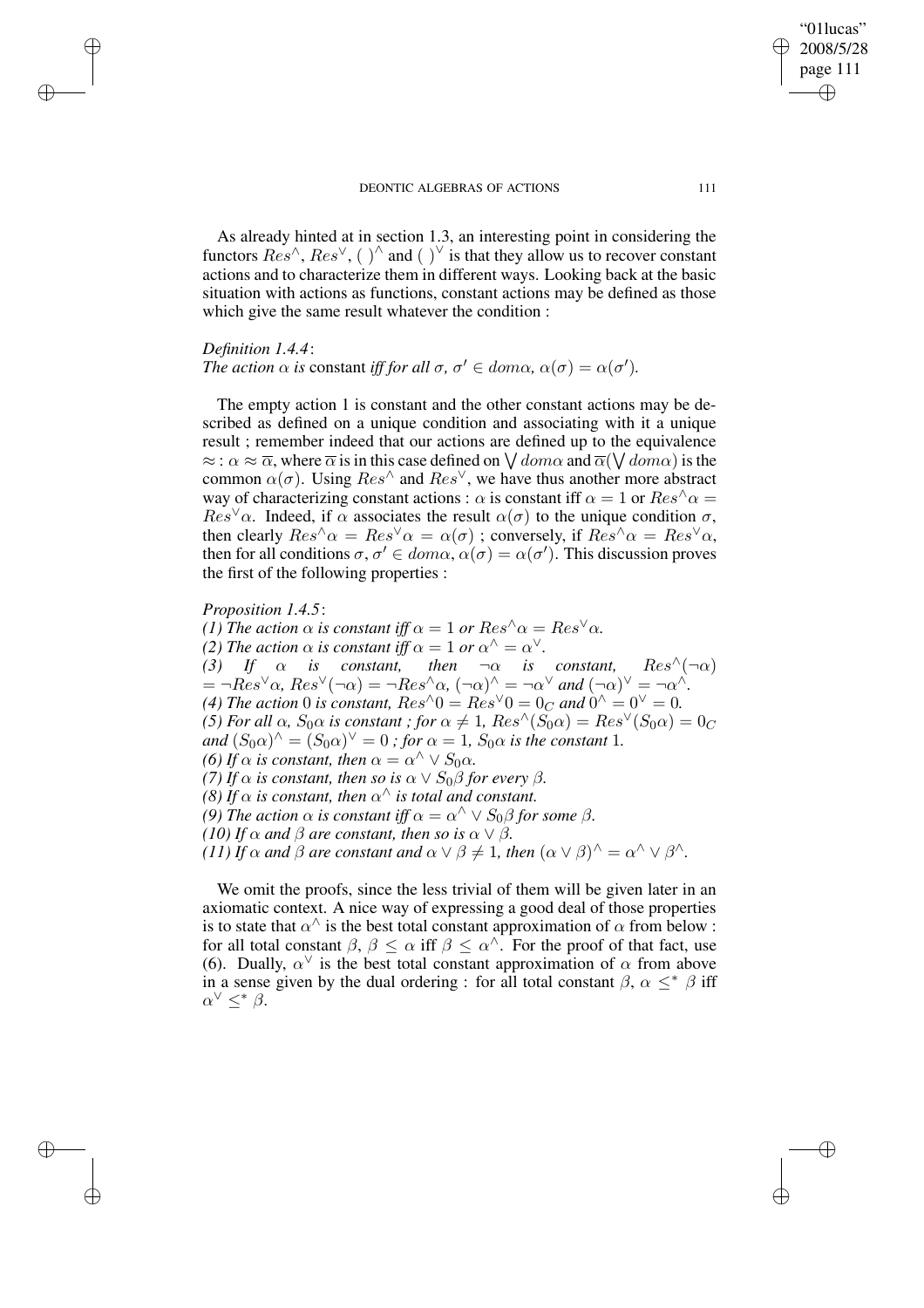## "01lucas" 2008/5/28 page 112 ✐ ✐

✐

✐

#### 112 THIERRY LUCAS

# *Section 1.5. Representing conditions as results and results as conditions*

✐

✐

✐

✐

When we deal with a pair of adjoint functors, the induced "triple" structure carries fundamental information with it. In section 1.2, we saw that the triple induced by  $\frac{1}{\sqrt{2}}$  $\frac{1}{\Gamma}$  and Cond coincides with  $S_0$ :  $\overline{Cond\alpha} = S_0\alpha$ . In sections 1.3 and 1.4, we saw that the triple induced by  $\overrightarrow{()}$  and  $\overrightarrow{Res}$  gives something new, denoted by  $\alpha^{\wedge}$  :  $\alpha^{\wedge} = \overline{Res^{\wedge} \alpha}$ ; dually,  $\alpha^{\vee} = \overline{Res^{\vee} \alpha}$ . If we now consider the quite natural case where the algebra of conditions coincides with the algebra of results, it makes sense to consider "mixed" compositions :

*Definition 1.5.1*: *For any action*  $\alpha$ ,  $\alpha^c = \overrightarrow{Cond\alpha}$ ,  $\alpha^r = \overleftarrow{Res'\alpha}$  and  $\alpha^{r^*} =$  $\overleftarrow{Res}^{\vee}\alpha$ .

We use the letter ' $c$ ' to remind conditions, the letter ' $r$ ' to remind results and the asterisk to remind duality. The mappings  $(\cdot)^c$ ,  $(\cdot)^r$  and  $(\cdot)^{r^*}$  are endo-maps of the algebra of actions and they play an important role in structuring it. The first one associates with an action  $\alpha$  the total action  $\alpha^c$  whose result is  $Cond\alpha$ ; besides  $\overline{Cond\alpha}$ , which coincides with  $S_0\alpha$ , it is thus another way of representing the conditions of an action, this time as a total constant action, expressed by something like 'in any case put yourself in the conditions of  $\alpha'$ . The second map associates with an action  $\alpha$  the action  $\alpha^r$ whose domain is  $\{Res^{\wedge}\alpha\}$  and value is  $0<sup>C</sup>$ ; besides  $Res^{\wedge}\alpha$ , which coincides with  $\alpha^{\wedge}$ , it is also another way of representing the (conjunction of the) results of the action, this time as an element of  $S_0A$ , expressed by something like 'avoid the conjunction of results of  $\alpha$ '. Similar considerations apply with the third mixed composition  $\alpha^{r^*}$ .

The basic properties of  $(\ )^c$ ,  $(\ )^r$  and  $(\ )^r^*$  are given in the following proposition.

*Proposition 1.5.2*: *(1) The mapping* ( )<sup>c</sup> is contravariant: if  $\alpha \leq \beta$ , then  $\beta^{c} \leq \alpha^{c}$ . (2) *The mapping* ( )<sup>*r*</sup> *is contravariant: if*  $\alpha \leq \beta$ , *then*  $\beta^r \leq \alpha^r$ . (3) The mappings ( )<sup>c</sup> and ( )<sup>r</sup> are adjoint for the relevant orderings :  $\alpha^c \le$  $\beta$  *iff*  $\alpha \geq \beta^r$ .  $(4)$   $(C_0\alpha)^c = \neg \alpha^c$ ;  $(\alpha \vee \beta)^c = \alpha^c \wedge \beta^c$ ;  $(\neg \alpha)^c = \alpha^c$ ;  $S_0\alpha^c = 0$ .  $(5)$  *If*  $S_0 \alpha = 0$ , *then*  $(C_0 \alpha)^r = 1$  *and if*  $S_0 \alpha \neq 0$ , *then*  $(C_0 \alpha)^r = 0$ ;  $S_0 \alpha^r = \alpha^r.$ *(6) If*  $\alpha \neq 1$ *, then*  $(\gamma^c \vee S_0 \alpha)^r = \gamma^{cr}$ *.*  $\alpha^{cr} = S_0 \alpha$  *;*  $\alpha^{rc} = \alpha^{\wedge}$  *;*  $\alpha^{r^*c} = \alpha^{\vee}$  *;*  $\alpha^{r^*} = C_0(-\alpha)^r$ *. (8) The operation*  $\alpha$  *is constant iff*  $\alpha = 1$  *or*  $\alpha^r = \alpha^{r^*}.$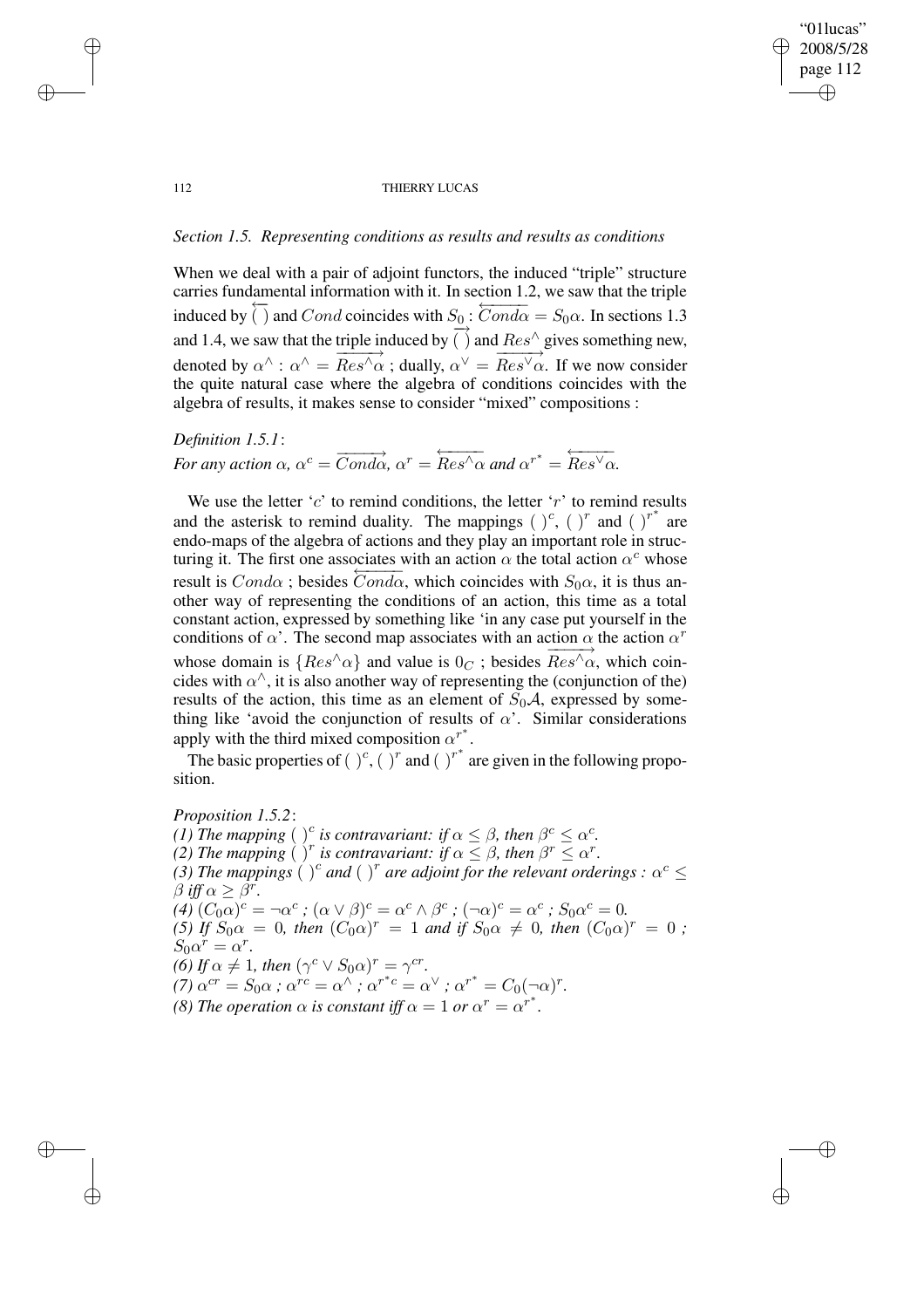Starting from those basic properties, we may apply routine computations to derive all kinds of relations between  $(\cdot)^c$ ,  $(\cdot)^r$  and  $(\cdot)^{r^*}$ . We refer the reader to the second part of this paper, where those properties will be stated and some of them explicitly proved in an axiomatic context.

We anticipate also the second part of this paper to mention that many of the properties of  $\int_{0}^{c}$  and  $\int_{0}^{r}$  are embodied in the fact that those functors induce a pair of inverse homomorphisms between the structure  $S_0 \mathcal{A} = \langle \rangle$  $S_0A, \leq, \wedge, 1, 0, C_0 >$  of  $S_0$ -supports of the algebra A of actions and the structure  $TcA = \langle TcA, \geq, \vee, 0, 1^*, \neg \rangle$  of total constant elements of A,  $TcA$  denoting the set of total constant elements of  $A$ .

### *Section 1.6. Description of actions*

We go on assuming that  $B = C$  and introduce the description of an action. As already explained in the introduction, the idea is to introduce a functor  $\Phi$  associating with each action  $\alpha$  an element  $\Phi(\alpha)$  of the common algebra  $B(= C)$  expressing that such and such a condition implies such and such a result :

### *Definition 1.6.1*:

✐

✐

✐

✐

*For any action*  $\alpha$ *, the description of*  $\alpha$  *is defined by*  $\Phi(\alpha) = \bigwedge_{\sigma \in dom \alpha} (\sigma \to$  $\alpha(\sigma)$ ).

Here are the basic properties of  $\Phi$ .

*Proposition 1.6.2*:  $(I) \Phi(\alpha \wedge \beta) = \Phi \alpha \wedge \Phi \beta$ ;  $\Phi(\alpha \vee \beta) = \Phi \alpha \vee \Phi \beta$ .  $(2) \Phi(0) = 0_B = 0_C$ ;  $\Phi(1) = 1_B = 1_C$ .  $(3) \Phi(\neg \alpha) = \neg \Phi(\alpha) \vee \neg \Phi(C_0 \alpha)$ .  $(4) \Phi(\vec{\phi}) = \neg \phi$ ;  $\Phi(\vec{\phi}) = \phi$ .  $(5) \Phi(C_0 \alpha) = Cond \alpha$ .

Note that putting together (3) and (5) gives  $\Phi(\neg \alpha) = \neg Cond\alpha \vee \neg \Phi(\alpha) =$  $(Cond\alpha \rightarrow \neg \Phi(\alpha))$ , the rightarrow designating here the implication of the common algebra of conditions and results ; the description of  $\neg \alpha$  appears thus quite naturally as the negation of the description of  $\alpha$  restricted to the conditions of  $\alpha$ .

It may be of interest to introduce the dual  $\Phi^*$  of  $\Phi$ :

*Definition 1.6.3*: *For any action*  $\alpha$ *, the dual description of*  $\alpha$  *is defined by*  $\Phi^*(\alpha) = \neg \Phi \neg \alpha$ *.* 

*"01lucas" 2008/5/28 page 113*

✐

✐

✐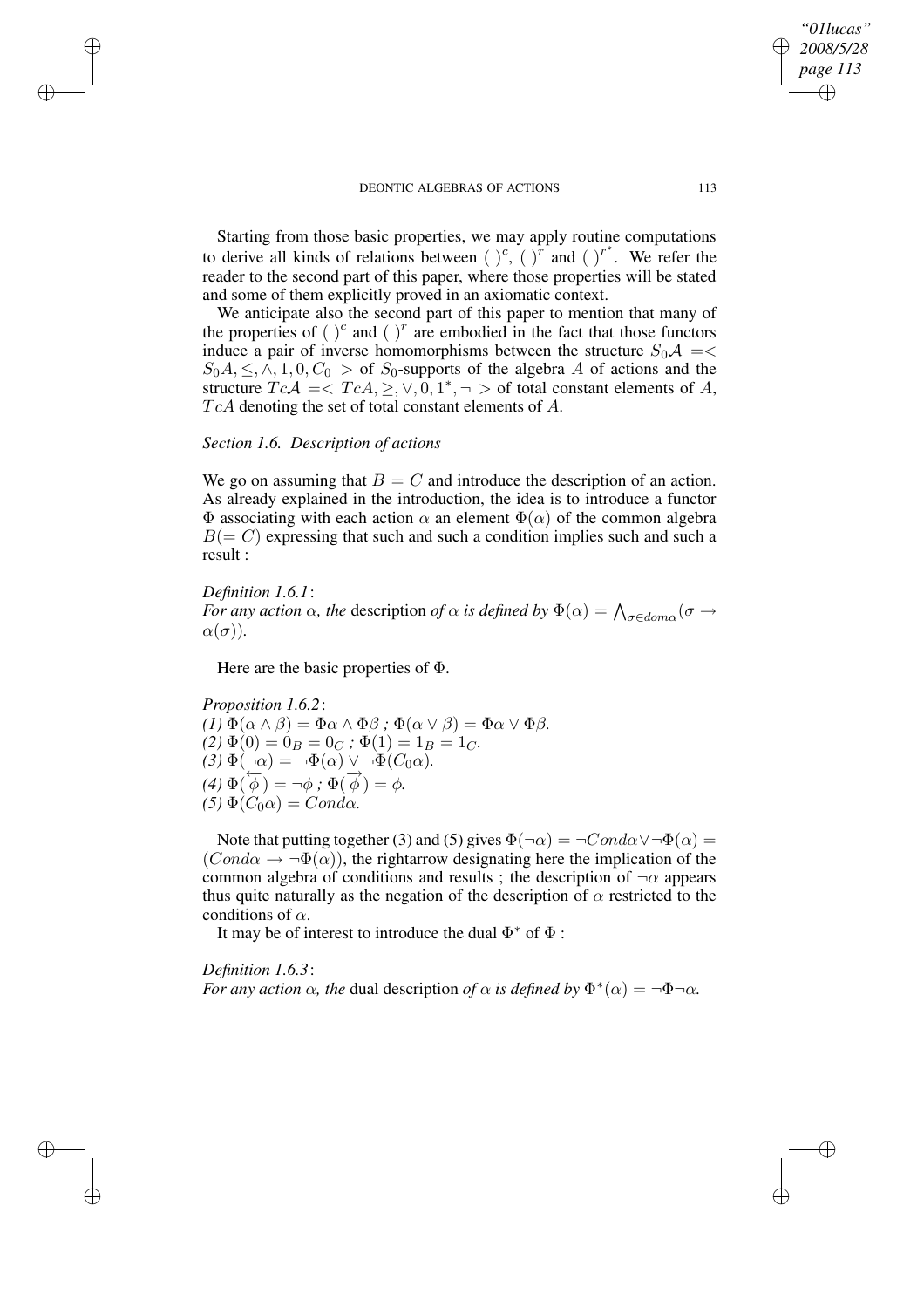*"01lucas" 2008/5/28 page 114* ✐ ✐

✐

✐

#### 114 THIERRY LUCAS

Here are derived properties of descriptions of actions.

*Proposition 1.6.4*: *(1) If*  $\alpha \leq \beta$ *, then*  $\Phi \alpha \leq \Phi \beta$ *.*  $(2) \neg \Phi \alpha = \Phi(\neg \alpha \wedge C_0 \alpha).$  $(3) \Phi(C_0C_0\alpha) = \neg \Phi(C_0\alpha).$ (4) If  $\Phi(S_0 \alpha) = \Phi(S_0 \beta)$ , then  $S_0 \alpha = S_0 \beta$ .  $(5)$   $(Cond\alpha \rightarrow Res^{\wedge}\alpha) \leq \Phi \alpha \leq (Cond\alpha \rightarrow Res^{\vee}\alpha)$ . *(6) If*  $\alpha$  *is constant, then*  $\Phi \alpha = (Cond \alpha \rightarrow Res^{\wedge} \alpha) = (Cond \alpha \rightarrow Res^{\wedge} \alpha)$  $Res^{\vee}\alpha$ ).  $(7) \Phi(1^*) = 1_B = 1_C$ ;  $\Phi(S_1 \alpha) = 1_B = 1_C$ .  $(8) \Phi(\beta \to \gamma) = (\Phi \beta \to \Phi \gamma).$  $(9)$   $Φ(∼ α) = ¬Φα$ .  $(10) \Phi(\sim \sim \alpha) = \Phi \alpha$  ;  $\Phi(\sim \neg \alpha) = \Phi^* \alpha$ .

Most of those properties are easily derived, except perhaps property (8), which will be proved later in a slightly transposed axiomatized context. We draw the readers's attention to the descriptions  $\Phi(\sim \alpha)$  and  $\Phi(\beta \to \gamma)$ , which are equal to  $\neg \Phi \alpha$  and  $(\Phi \beta \rightarrow \Phi \gamma)$  respectively : they are a particularly striking a posteriori justification of the fundamental character of the complex negation  $\sim$  and of the implication  $\rightarrow$  between actions. Property (6) should also be noted, because it expresses in a particularly compact way the idea that the description of an action is the assertion that "condition implies result".

Looking forward to the axiomatization of the structure of actions without algebra of conditions  $B$  nor algebra of results  $C$ , it seems natural to "embed"  $\Phi$  in the structure  $\mathcal A$  via the functor  $\frac{1}{\sqrt{2}}$ () so as to mimick the effect of  $\Phi$ . Another possibility would be to use the functor  $\frac{1}{\sqrt{2}}$ ( ), but that would not bring different informations and we prefer to think of the image of ←− ( ), which is  $S_0A$ , as a kind of substitute of  $B(= C)$ . Taking contravariance into account, the natural definition will be :

*Definition 1.6.5*: *The* internalized description *of*  $\alpha$  *is defined by*  $\Phi'(\alpha) = \overleftarrow{\neg \Phi \alpha}$ .

Using properties of ←−  $( )$  and of  $\Phi$ , we prove :

*Proposition 1.6.6*:  $(I) \Phi'(C_0 \alpha) = C_0 \alpha$ ;  $\Phi'(S_0 \alpha) = S_0 \alpha$ .  $(2) \Phi'(\alpha \wedge \beta) = \alpha \wedge \beta$ ;  $\Phi'(\alpha \vee \beta) = \alpha \vee \beta$ .  $(3) \Phi' 0 = 0$ ;  $\Phi' 1 = 1$ .

✐

✐

✐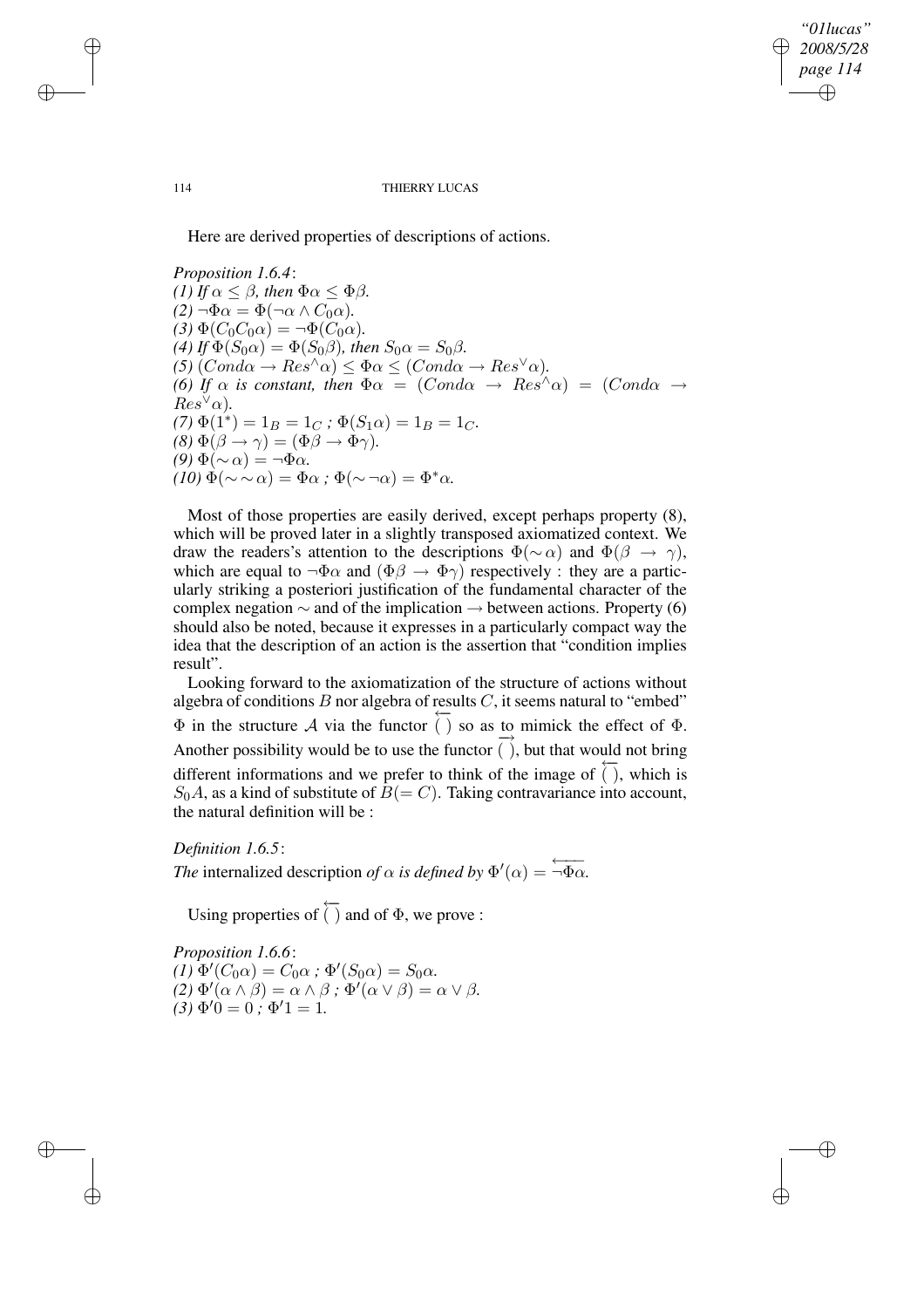(4) 
$$
\Phi'(\neg \alpha) = C_0 \Phi' \alpha \vee S_0 \alpha
$$
;  $\Phi' 1^* = 1$ .  
\n(5)  $\Phi' \overline{\phi} = \overline{\phi}$ ;  $\Phi' \overrightarrow{\phi} = C_0 \overline{\phi}$ .  
\n(6)  $\Phi' \alpha^c = C_0 \alpha$ ;  $\Phi' \alpha^{\wedge} = C_0 \alpha^r$ ;  $\Phi' \alpha^r = \alpha^r$ .

# *Section 1.7. Deontic notions*

✐

✐

✐

✐

In order to introduce deontic notions, it remains to assume that instead of simply being a boolean algebra, the common algebra of conditions and results  $B(= C)$  is equipped with a necessity operator  $\Box$  obeying reasonably strong axioms, say  $K$ -axioms, with the possible addition of axiom  $\Box 0_B = 0_B$ , algebraic version of axiom  $P \Box (\neg \Box \bot)$ , equivalent of the more familiar axiom  $D(\Box A \rightarrow \Diamond A)$  in the system K (see Chellas [MLI] for terminology and basic properties). As already explained at the beginning of this paper, it suffices then to consider the obligation to do action  $\alpha$  as the assertion of the necessity of the description of  $\alpha$ :

# *Definition 1.7.1*: *The* obligation to do  $\alpha$  *is defined by*  $O\alpha = \Box \Phi \alpha$ *.*

The following typical properties have already been proven in a not very different context (see [VWA]) :

*Proposition 1.7.2*: *(1) If*  $\alpha \leq \beta$ *, then*  $O\alpha \leq O\beta$ *.*  $(2)$  O1 = 1<sub>B</sub>.  $(3)$   $O(\alpha \wedge \beta) = O\alpha \wedge O\beta$ . (4)  $O\alpha \leq O(\alpha \vee \beta)$ .  $(5) O(\alpha \rightarrow \beta) < (O\alpha \rightarrow O\beta)$ . *(6)*  $O0 = 0_B$  *(assuming axiom*  $\Box 0_B = 0_B$ *). (7)*  $O ∼ α ≤ ¬Oα$  *(assuming axiom*  $\Box 0_B = 0_B$ *).*  $(8)$   $O(\alpha \wedge \beta) \leq O(\alpha \wedge^* \beta)$ .  $(9)$   $O\alpha \wedge O\beta \leq O(\alpha \wedge^* \beta)$ .

But  $O(\alpha \wedge^* \beta) \leq O\alpha$  is not valid. See [VWA] for other examples of non valid formulas and further details.

Once again, we want to reproduce inside the structure of actions similar phenomena. This will be done in part 2 where  $\Box$  will be essentially acting on  $S_0A$  and obligation will be defined using the internalized description of action. Considering the question of iterated obligation, we observe that  $\Box \Phi(\Box \Phi \alpha)$  does not make sense here because  $\Box \Phi \alpha$  is an element of B and  $\Phi$  is defined only on actions. If we want to iterate obligation, it is essential

"01lucas" 2008/5/28 page 115

✐

✐

✐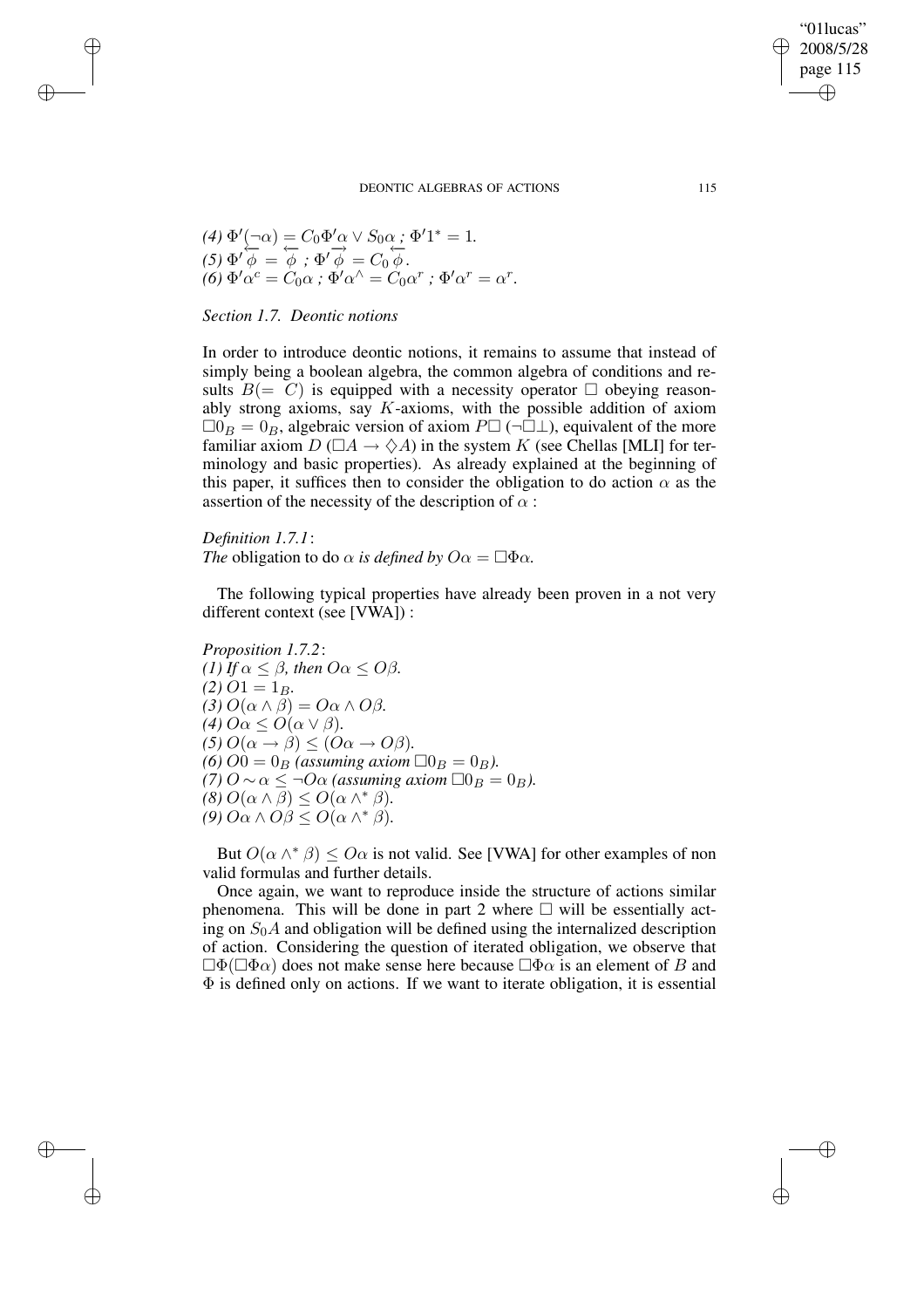*"01lucas" 2008/5/28 page 116* ✐ ✐

✐

✐

#### 116 THIERRY LUCAS

in the present approach that  $\Box \Phi \alpha$  which represents a proposition, be considered as an action on which  $\Phi$  may again be applied; that is the reason why the internalized description  $\Phi'$  will be used instead of  $\Phi$ ;  $\Phi'$  maps indeed actions to 'actions coding a proposition'.

# *Part 2. Deontic algebras of actions*

We want to show here that a careful selection of the notions put forward in Part 1 allows us to define in reasonably economical terms an extremely rich structure of actions containing its own deontic notions. That structure of actions will be dealt with here axiomatically. Since the motivation was given in Part 1, we give here the axioms without many comments and concentrate on a few less immediate proofs of derived properties. Looking backwards to Part 1, those proofs may in turn be used to give synthetic proofs of steps which were not explicitely supplied there.

# *Section 2.1. Definition of deontic algebras of actions*

Here is the definition of the full structure. We will call it "deontic algebra of actions" for short, but a detailed study could profitably distinguish some reducts of the structure, which are of interest in themselves. For the sake of reference, we repeat the definition of support algebra with truth-value support given in [AA].

## *Definition 2.1.1*:

*A* deontic algebra of actions *is determined by*

*(1) a* support algebra  $A = < A, 0, 1, \neg, \wedge, \vee, C_0, \leq>$  with truth-value sup*ports*  $S_0^{\text{=}0}$ , *i.e. a structure where A is a set*, 0 *and* 1 *are elements of A*,  $\neg$ ,  $C_0$  and  $S_0^{\pm 0}$  are unary operations on A,  $\wedge$  and  $\vee$  are binary operations on A and  $\leq$  *is a binary relation on A satisfying the following properties :*  $(Group 0) < A, 0, 1, \land, \lor, \leq > is a distributive lattice with smallest$ *element* 0 *and greatest element* 1 *;*  $C_0 \alpha \leq \beta$  *iff*  $1 \leq \alpha \vee \beta$  *;*  $C_0\alpha \wedge C_0\beta \leq C_0(\alpha \vee \beta)$ ;  $\alpha \wedge \neg \alpha = C_0 C_0 \alpha$ ;  $\neg\neg\alpha = \alpha$  :  $\neg 1 = 1$ ;  $\neg(\neg\alpha \wedge \neg\beta) = (\alpha \vee \beta) \wedge (\alpha \vee C_0\beta) \wedge (C_0\alpha \vee \beta)$ ;  $\neg(\alpha \vee C_0 \beta) \leq \neg \alpha \vee C_0 \beta$ ;  $S_0=0$   $\alpha \leq \beta$  *iff*  $\alpha \leq S_0$  $\beta$  *;* 

✐

✐

✐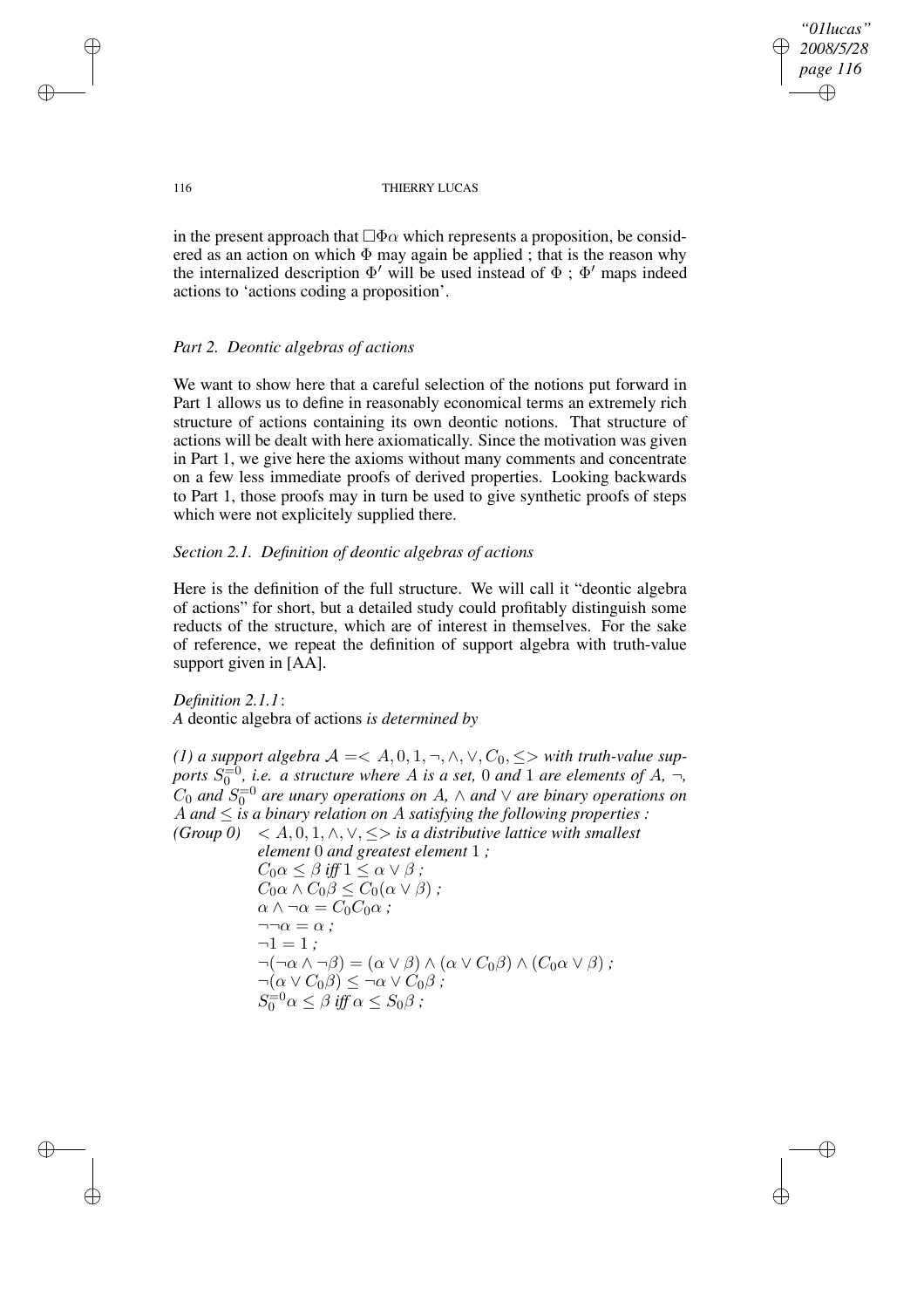*"01lucas" 2008/5/28 page 117* ✐ ✐

✐

✐

*(2) unary operations*  $(\ )^c$ ,  $(\ )^r$ ,  $\Phi'$ ,  $\square$  *on A satisfying the following three groups of axioms :* c

(Group I) if 
$$
\alpha \leq \beta
$$
, then  $\beta^c \leq \alpha^c$ ;

\n
$$
if \alpha \leq \beta, then \beta^r \leq \alpha^r;
$$
\n
$$
\alpha^c \leq \beta \text{ iff } \beta^r \leq \alpha \text{ ;}
$$
\n
$$
(C_0\alpha)^c = \neg \alpha^c ;
$$
\n
$$
(\alpha \vee \beta)^c = \alpha^c \wedge \beta^c ;
$$
\n
$$
(\neg \alpha)^c = \alpha^c ;
$$
\n
$$
if S_0\alpha = 0, then (C_0\alpha)^r = 1 \text{ and if } S_0\alpha \neq 0, then (C_0\alpha)^r = 0 ;
$$
\n
$$
S_0\alpha^r = \alpha^r ;
$$
\n
$$
\alpha^{cr} = S_0\alpha ;
$$
\n
$$
if \alpha \neq 1, then (\gamma^c \vee S_0\alpha)^r = \gamma^{cr} ;
$$
\n
$$
(Group 2) \quad \Phi'(\alpha \wedge \beta) = \Phi'\alpha \wedge \Phi'\beta ;
$$
\n
$$
\Phi'(\alpha \vee \beta) = \Phi'\alpha \vee \Phi'\beta ;
$$
\n
$$
\Phi'(\neg \alpha) = C_0\Phi'(\alpha \wedge C_0\alpha) ;
$$
\n
$$
\Phi'(\alpha^c) = C_0\alpha ;
$$
\n
$$
\Phi'(\alpha^c) = C_0\alpha ;
$$
\n
$$
\Phi'(\alpha^c) = C_0\alpha ;
$$
\n
$$
\Box(\alpha \wedge \beta) = \Box \alpha \wedge \Box \beta ;
$$
\n
$$
\Box 1 = 1.
$$

Axioms of Group 0 are taken from [AA]. We give comments and consequences of the axioms of the other groups in the following sections.

*Section 2.2. About axioms of Group 1*

✐

✐

✐

✐

Group 1 concerns the representation of conditions and results and may be supplemented with the following definitions of duals and derived notions :

*Definition 2.2.1*:  $(I) \alpha^{r^*} = C_0 (\neg \alpha)^r$ .  $(2) \alpha^{\wedge} = \alpha^{rc}.$  $(3) \alpha^{\vee} = \alpha^{r^*c}$ . *(4)*  $\alpha$  *is constant iff*  $\alpha = 1$  *or*  $\alpha^r = \alpha^{r^*}.$ 

Here are the main properties derived from Group 1 and given in a natural order of derivation. We give the proofs of  $(10)$ ,  $(12)$  and  $(15)$ , which are less immediate than the other properties.

*Proposition 2.2.2*:  $(1)$   $\alpha^{cr} \leq \alpha$ ;  $\alpha^{rc} \leq \alpha$ ;  $\alpha^{crc} = \alpha^c = (S_0 \alpha)^c$ ;  $\alpha^{rcr} = \alpha^r = \alpha^{\wedge r}$ .  $(2) S_0 \alpha^{r^*} = \alpha^{r^*}.$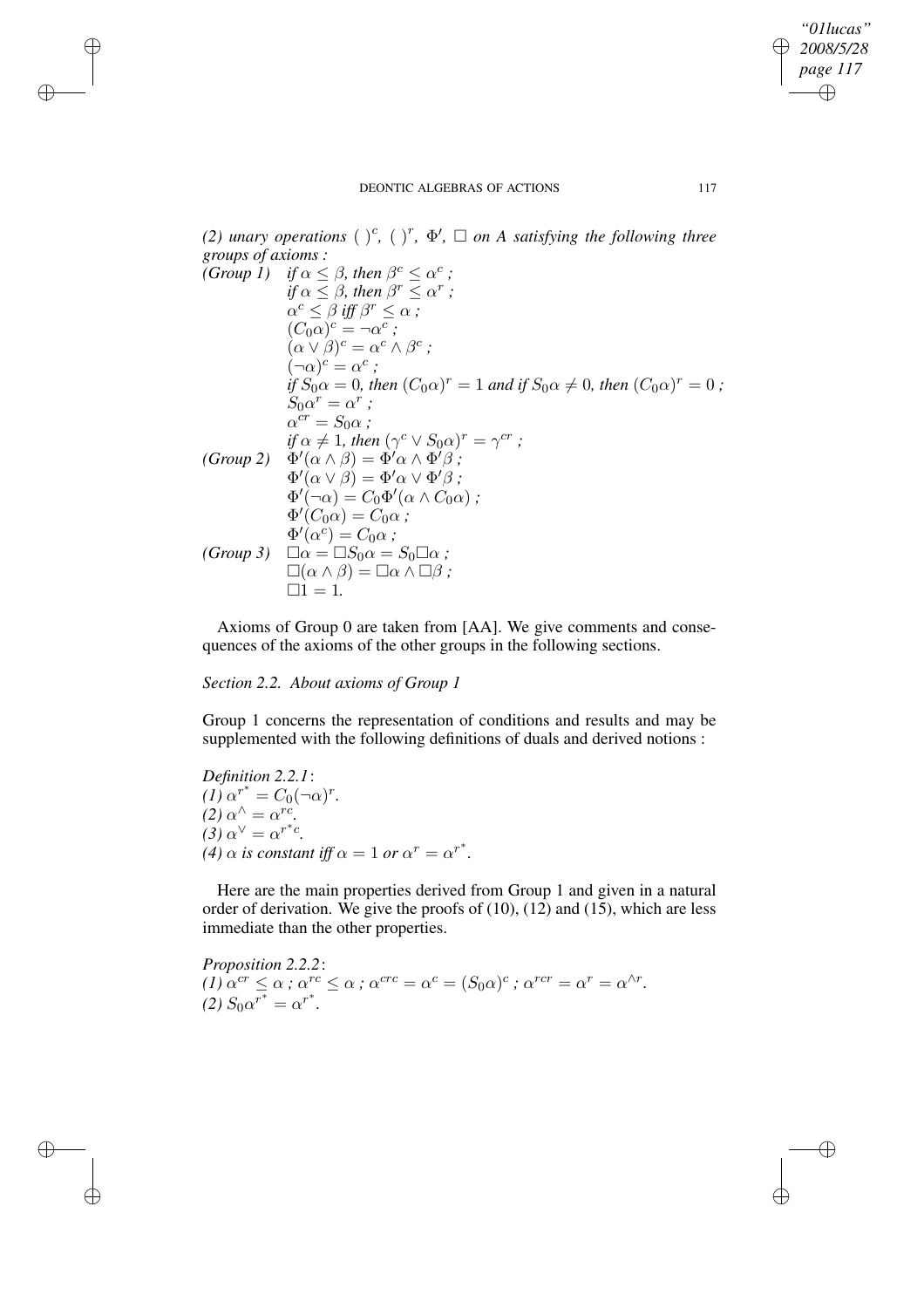✐

✐

118 THIERRY LUCAS

 $(3)$   $(\neg \alpha)^r = C_0 \alpha^{r^*}$ ;  $(\alpha \wedge \beta)^c = \alpha^c \vee \beta^c$ ;  $(\alpha \wedge \beta)^r = \alpha^r \vee \beta^r$ .  $(4)$  1<sup>c</sup> = 0; 1<sup>r</sup> = 0; 1<sup>r\*</sup> = 1; 1<sup> $\wedge$ </sup> = 1<sup>\*</sup>.  $\int (5)(S_0\alpha)^c = \alpha^c.$  $(6)$   $0^c = 1^*$ ;  $0^r = 1$ ;  $0^{r^*} = 0$ ;  $1^{\vee} = 0$ . *(7) If*  $\alpha = 1$ *, then*  $(S_0 \alpha)^r = 0$  *and if*  $\alpha \neq 1$ *, then*  $(S_0 \alpha)^r = 1$ *.*  $\alpha^{(8)} \alpha^{(8)} = \neg(\neg \alpha)^{\hat{\wedge}}$  *;*  $\alpha^{r^*cr} = \alpha^{r^*} = \alpha^{\vee r}$  *;*  $\alpha^{\dot{\vee} \wedge} = \alpha^{\vee}$  *;*  $\alpha^{\wedge \wedge} = \alpha^{\wedge}$  *;*  $\alpha^{cr^*} = \alpha^{cr} = S_0 \alpha$ ;  $\alpha^{r^*cr^*} = \alpha^{r^*} = \alpha^{\vee r^*}.$ *(9)*  $\alpha$  *is constant iff*  $\alpha = 1$  *or*  $\alpha^{\wedge} = \alpha^{\vee}$ *. (10) All elements of the form*  $\gamma^{c} \vee S_{0} \alpha$  *are constant and if*  $\alpha \neq 1$ *, then*  $(\gamma^c \vee S_0 \alpha)^r = (\gamma^c \vee S_0 \alpha)^{r^*} = \gamma^{cr} = \gamma^{cr^*} = S_0 \gamma.$  $\chi^2_1(I1)(\gamma^\wedge\sqrt{S_0\alpha})^\vee=\gamma^\wedge=\gamma^{\wedge\vee}$  ;  $(\gamma^\vee\vee S_0\alpha)^\vee=\gamma^\vee=\gamma^{\vee\vee}$  ;  $(\gamma^\wedge\vee S_0\alpha)^\wedge=\gamma^\vee$  $\gamma^\wedge = \gamma^{\wedge\wedge}$  ;  $(\gamma^\vee \vee S_0 \alpha)^\wedge = \gamma^\vee = \gamma^{\vee\wedge}.$ *(12)*  $\alpha$  *is constant iff*  $\alpha = \alpha^{\wedge} \vee S_0 \alpha$ *. (13)*  $\alpha$  *is total constant iff*  $\alpha = \alpha^{\wedge}$  *;*  $\alpha$  *is total constant iff*  $\alpha = \alpha^{\vee}$ *. (14)* If  $\alpha$  is constant, then  $\neg \alpha$  is constant and  $(\neg \alpha)^r = C_0 \alpha^r$ . *(15) If*  $\alpha$  *and*  $\beta$  *are constant, then*  $\alpha \vee \beta$  *is constant,*  $(\alpha \vee \beta)^r = (\alpha \vee \beta)^{r^*} =$  $\alpha^r \wedge \beta^r = \alpha^{r^*} \wedge \beta^{r^*}$  and  $(\alpha \vee \beta)^{\wedge} = (\alpha \vee \beta)^{\vee} = \alpha^{\wedge} \vee \beta^{\wedge} = \alpha^{\vee} \vee \beta^{\vee}$ . *Proof of (10).* If  $\alpha = 1$ , then  $\gamma^c \vee S_0 \alpha = \gamma^c \vee 1 = 1$  which is constant. If

 $\alpha \neq 1$ , then  $(\gamma^c \vee S_0 \alpha)^r = \gamma^{cr}$  by the last axiom of Group 1, and  $(\gamma^c \vee S_0 \alpha)^{r^*} = C_0(\neg(\gamma$ by definition  $2.2.1(1)$  $=C_0(\neg \gamma^c \wedge^* S_1 \alpha)$ by properties of support algebras  $= C_0(\neg \gamma^c \vee S_0 \alpha)$ by theorem 2.16 (1) of  $[AA]$  $=C_0((C_0\gamma)^c\vee S_0\alpha)^r$ since  $(C_0 \gamma)^c = \neg \gamma^c$  $=C_0(C_0\gamma)^{cr}$ by the last axiom of Group 1  $= C_0S_0(C_0\gamma)$  by the last but one axiom of Group 1  $= S_0 \gamma$  by properties of support algebras  $=\gamma^{cr}$ by the last but one axiom of Group 1  $\Box$ 

*Proof of* (12). For  $\alpha = 1$ , we have  $\alpha^{\wedge} \vee S_0 \alpha = 1^{\wedge} \vee S_0 1 = 1^* \vee 1 = 1$ . For  $\alpha \neq 1$ ,  $\alpha^{\wedge} \vee S_0 \alpha \leq \alpha$  is easy; to prove the other direction, observe that  $\alpha^{\hat{\wedge}} \vee S_0 \alpha$  and  $\alpha$  have the same support, so that it suffices to prove  $\alpha \leq^* \alpha^{\wedge} \vee S_0 \alpha$ :  $\alpha \leq^* \alpha^{\vee}$ ,  $\alpha \leq^* \alpha^{\wedge}$  (using the constancy of  $\alpha$  and property (9)),  $\alpha \vee S_0 \alpha \leq^* \alpha \wedge \vee S_0 \alpha$  (by monotony, see theorem 2.14 (2) of [AA]) and  $\alpha \leq^* \alpha^{\wedge} \vee S_0 \alpha$  (since  $\alpha = \alpha \vee S_0 \alpha$ ). Conversely,  $\alpha^{\wedge} \vee S_0 \alpha = \alpha^{rc} \vee S_0 \alpha$ , which is constant by property (10).  $\Box$ 

*Proof of (15).* The cases  $\alpha = 1$  or  $\beta = 1$  are trivial. Assume then that  $\alpha$ and  $\beta$  are constant and both different from 1. By (12),  $\alpha = \alpha^{\hat{\wedge}} \vee S_0 \alpha$  and  $\beta = \beta^{\wedge} \vee S_0 \beta$ , so that

 $\alpha \vee \beta = \alpha^\wedge \vee S_0 \alpha \vee \beta^\wedge \vee S_0 \beta$  $= \alpha^{\wedge} \vee \beta^{\wedge} \vee S_0(\alpha \vee \beta)$ 

✐

✐

✐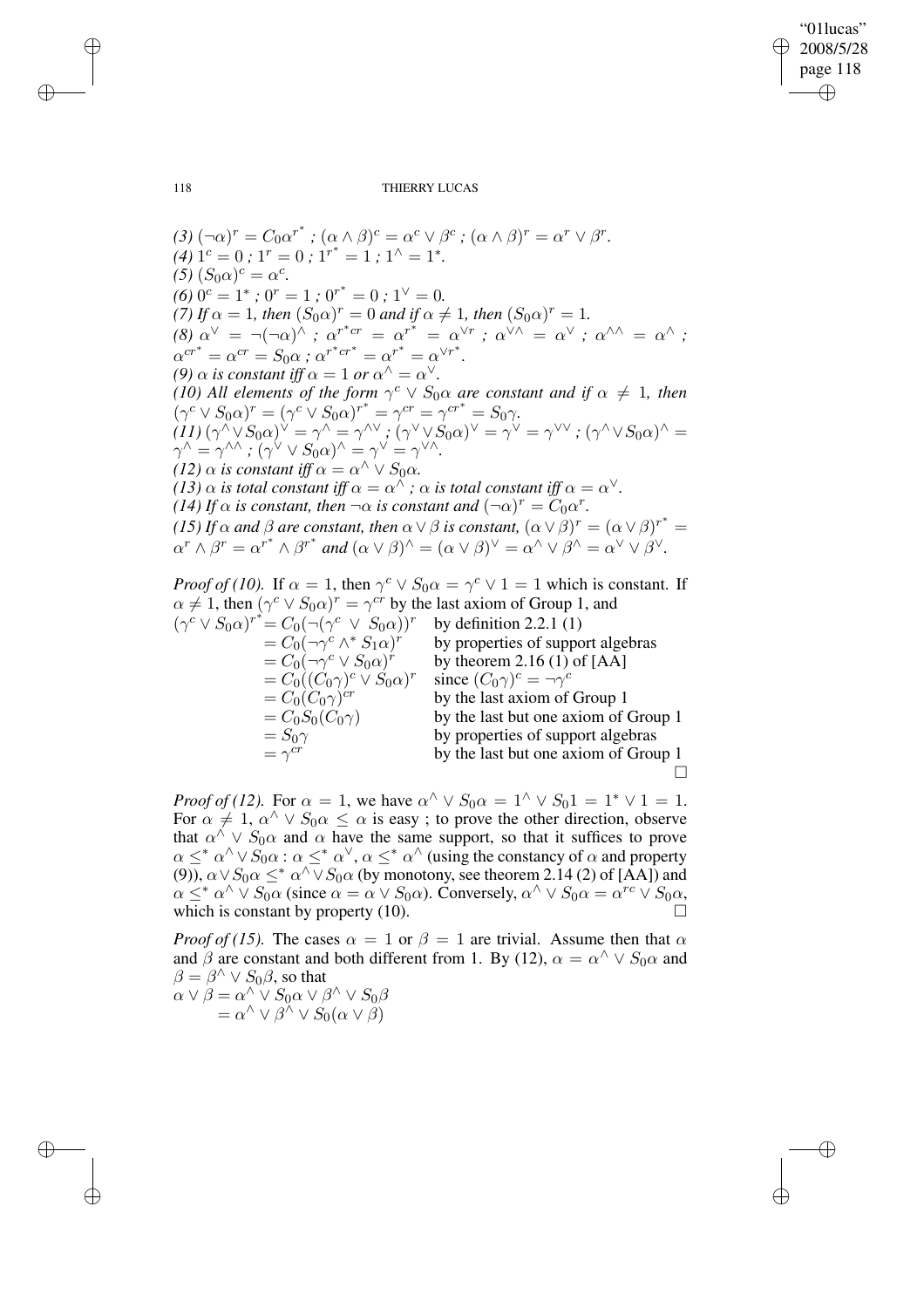### *2008/5/28 page 119* ✐ ✐

*"01lucas"*

✐

✐

 $= \alpha^{rc} \vee \beta^{rc} \vee S_0(\alpha \vee \beta)$  $=(\alpha^r \wedge \beta^r)^c \vee S_0(\alpha \vee \beta),$ which shows that  $\alpha \vee \beta$  has the form  $\gamma^c \vee S_0 \delta$ , a constant action by property (10). Moreover, using the preceding equation,  $(\alpha \vee \beta)^r = ((\alpha^r \wedge \beta^r)^c \vee S_0(\alpha \vee \beta))^r$  $= (\alpha^r \wedge \beta^r)$ by property  $(10)$  $= S_0(\alpha^r \wedge \beta^r)$  $= S_0 \alpha^r \wedge S_0 \beta^r$  $= \alpha^r \wedge \beta^r$ and  $(\alpha \vee \beta)^{r^*} = ((\alpha^r \wedge \beta^r)^c \vee S_0(\alpha \vee \beta))^{r^*}$  $=(\alpha^r \wedge \beta^r)^{cr}$  by property (10)  $= \alpha^r \wedge \beta^r$ 

The remaining equalities are easy to prove.

A substantial part of those properties is synthesized in the following theorem :

as above.

*Theorem 2.2.3*:

✐

✐

✐

✐

*(1)* The mapping  $\left(\right)^{c}$  is a homomorphism from the structure of actions  $\lt$  $A, \leq, \land, 1, \lor, 0, C_0, \neg >$  *onto the structure of total constant actions*  $\lt TcA$ ,  $\geq$ ,  $\vee$ , 0,  $\wedge$ ,  $1^*$ ,  $\neg$ ,  $id > (TcA$  *is the set of total constant actions of A and id designates the identity).*

*(2) The mapping* ( ) r *is a homomorphism from the structure of actions* <  $A, \leq, \wedge, 1, 0 >$  *onto* the structure  $\langle S_0A, \geq, \vee, 0, 1 > (S_0A \text{ is the set of})\rangle$ 0-supports of elements of A) and it satisfies  $(C_0\alpha)^r = 1$  if  $\alpha$  is total and  $(C_0 \alpha)^r = 0$  if  $\alpha$  is not total.

(3) The mapping ( $\int_0^c$  *induces by restriction an isomorphism from the struc* $true < S_0 \overline{A}$ ,  $\leq$ ,  $\wedge$ ,  $1$ ,  $0$ ,  $C_0 >$  *to the structure*  $\leq TcA$ ,  $\geq$ ,  $\vee$ ,  $0$ ,  $1$ ,  $\neg$   $>$  *and its inverse* is given by the adequate restriction of  $\binom{r}{r}$ .

*Section 2.3. About axioms of group 2*

Group 2 concerns descriptions of actions and may be supplemented with the definition of the dual  $\Phi'^*$  of  $\Phi'$ :

*Definition 2.3.1*:  $\Phi'^* \alpha = C_0 \Phi'(\neg \alpha)$ .

Here are the main properties derived from Group 2 and given in a natural order of derivation :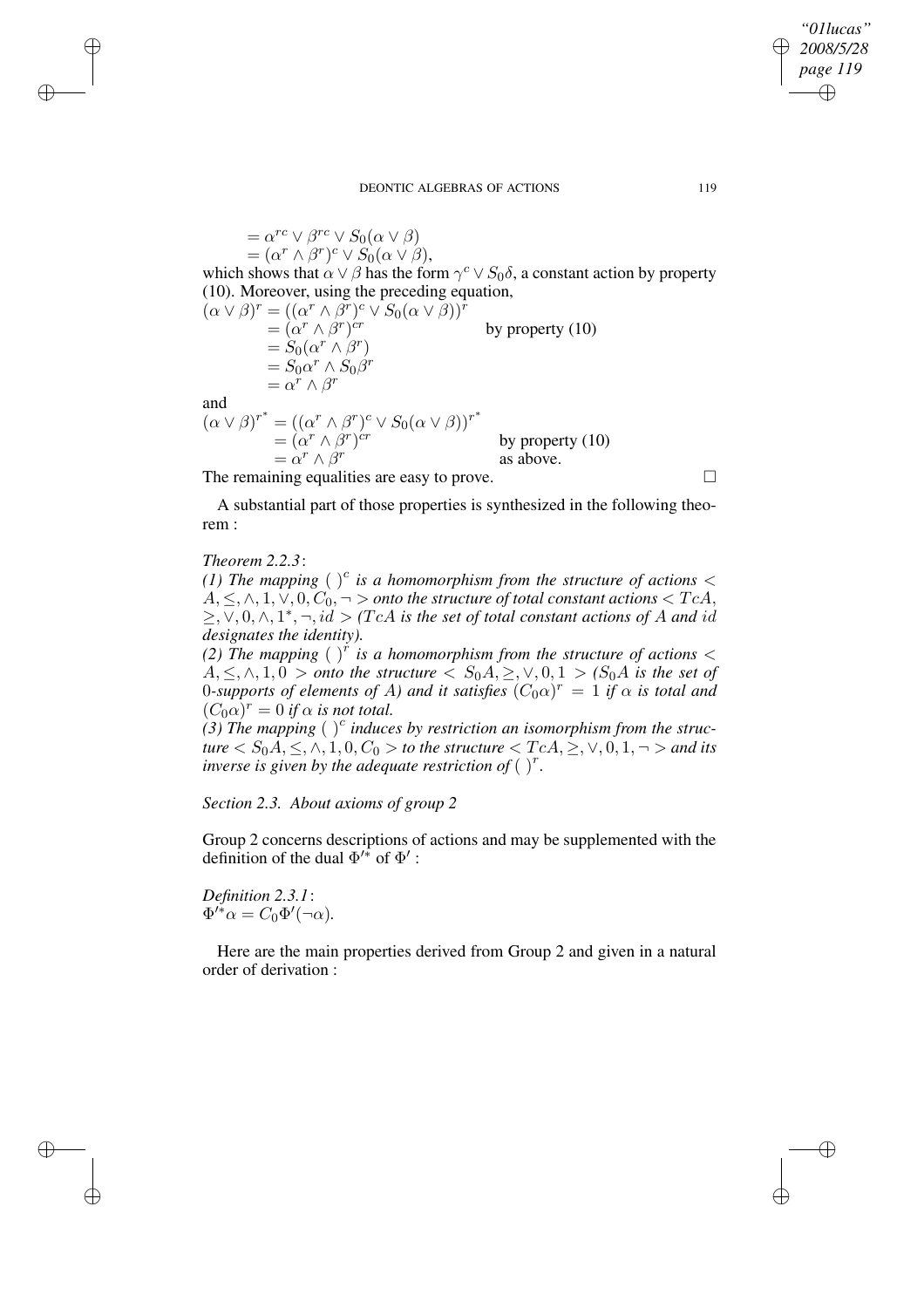"01lucas" 2008/5/28 page 120 ✐ ✐

✐

✐

120 THIERRY LUCAS

*Proposition 2.3.2*:  $(I) \Phi'(\alpha^{\wedge}) = C_0 \alpha^r$ ;  $\Phi'(\alpha^{\vee}) = C_0 \alpha^{r^*}$ .  $(2) \Phi' 1 = 1$ ;  $\Phi' 0 = 0$ .  $(3) S_0(\Phi'\alpha) = \Phi'\alpha$ ;  $\Phi'(S_0\alpha) = S_0\alpha$ .  $(4) \Phi'(\alpha^r) = \alpha^r ; \Phi'(\alpha^{r^*}) = \alpha^{r^*}.$ *(5) If*  $\alpha \leq \beta$ *, then*  $\Phi' \alpha \leq \Phi' \beta$ *.*  $(6) C_0(\Phi'\alpha) = \Phi'(\neg \alpha \wedge C_0\alpha) = \Phi'(\neg \alpha) \wedge C_0\alpha.$ (7) If  $\Phi'(S_0 \alpha) = \Phi'(S_0 \beta)$ , then  $S_0 \alpha = S_0 \beta$ .  $(8) \Phi'(1^*) = 1.$  $\alpha^{(9)} C_0 \alpha^{r} \leq \Phi' \alpha$ ;  $S_0 \alpha \leq \Phi' \alpha$ .  $\overline{(10)} S_0 \alpha \vee C_0 \alpha^r = \overline{(C_0 \alpha \rightarrow C_0 \alpha^r)} \leq \Phi' \alpha \leq (C_0 \alpha \rightarrow C_0 \alpha^{r^*}).$ *(11) If*  $\alpha$  *is constant, then*  $\Phi' \alpha = (C_0 \alpha \rightarrow C_0 \alpha^r) = (C_0 \alpha \rightarrow C_0 \alpha^{r^*})$ *.*  $\delta(12) \, \Phi'(S_0^{-0}\alpha) = S_0^{-0}\alpha \, ; \, \Phi'(S_0^{\neq 0}\alpha) = S_0^{\neq 0}\alpha \, ; \, \Phi'(S_0^{\neq 1}\alpha) = S_0^{\neq 1}\alpha.$ (13) Letting  $\neg^{\prime}\delta = \neg \delta \vee S_{0}^{\neq 0} \delta$ , one has  $:\Phi^{\prime}(\neg^{\prime}\delta) = \Phi^{\prime}(\neg \delta)$ .  $(14) \Phi'(\sim \alpha) = C_0 \Phi' \alpha.$  $(15) \Phi'(\beta \rightarrow \gamma) = \Phi' \beta \rightarrow \Phi' \gamma.$  $(16) \Phi'(\sim \sim \alpha) = \Phi' \alpha$ ;  $\Phi'(\sim \neg \alpha) = \Phi'^* \alpha = \Phi' \alpha \wedge C_0 \alpha$ .  $(17) \Phi^{\prime *} \alpha \leq \Phi^{\prime} \alpha$ .

*Comment on properties (10) and (11).* Allowing for contravariance, those properties approximate the idea that  $\Phi \alpha$  is a description of action  $\alpha$ , saying that 'conditions imply results'.

*Proof of (13).* Here is the computation leading to the result :

$$
\Phi'(\neg'\delta) = \Phi'(\neg\delta \vee S_0^{\neq 0}\delta)
$$
  
\n
$$
= \Phi'(\neg\delta) \vee \Phi'(S_0^{\neq 0}\delta)
$$
  
\n
$$
= C_0 \Phi'\delta \vee S_0 \delta \vee S_0^{\neq 0}\delta
$$
  
\n
$$
= C_0 \Phi'\delta \vee S_0 \delta \vee C_0 S_0^{-1} \delta \vee S_0 \delta \quad \text{since } S_0^{\neq 0}\delta = C_0 S_0^{-1} \delta \vee S_0 \delta
$$
  
\n
$$
= C_0 (\Phi'\delta \wedge S_0^{-1} \delta) \vee S_0 \delta
$$
  
\n
$$
= C_0 (\Phi'\delta \wedge \Phi'(S_0^{-1} \delta)) \vee S_0 \delta
$$
  
\n
$$
= C_0 \Phi'(\delta \wedge S_0^{-1} \delta) \vee S_0 \delta
$$
  
\n
$$
= C_0 \Phi' \delta \vee S_0 \delta
$$
  
\n
$$
= C_0 \Phi' \delta \vee C_0 C_0 \delta
$$
  
\n
$$
= C_0 (\Phi' \delta \wedge C_0 \delta)
$$
  
\n
$$
= C_0 (\Phi' \delta \wedge \Phi'(C_0 \delta))
$$
  
\n
$$
= C_0 \Phi'(\delta \wedge C_0 \delta)
$$
  
\n
$$
= \Phi'(\neg \delta).
$$

*Proof of* (15). Using the notation of (13), recall that  $\beta \rightarrow \gamma = (C_0 \beta \vee \gamma) \wedge$  $\neg'(\beta \wedge^* \neg \gamma)$ , so that

✐

✐

✐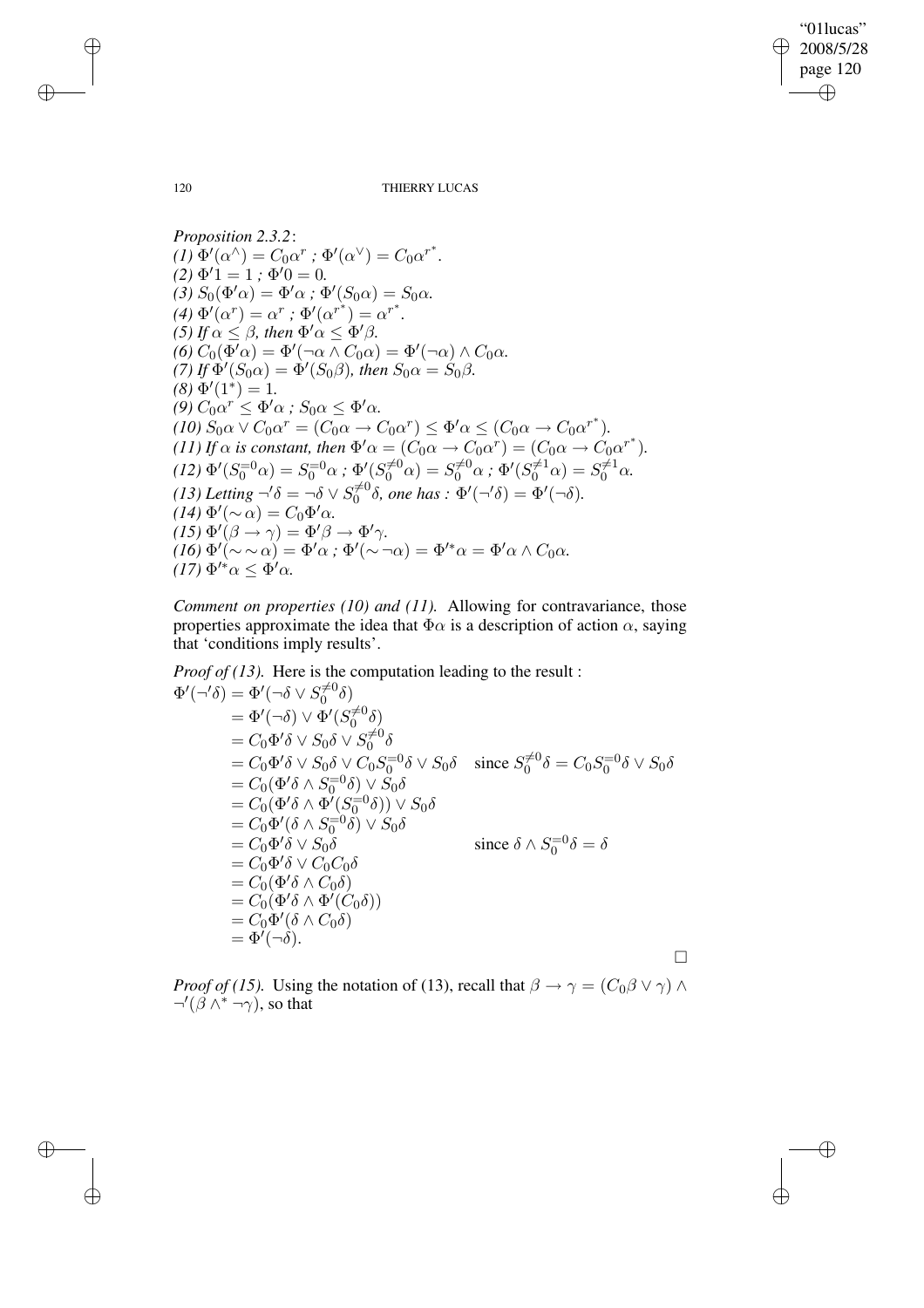$$
\Phi'(\beta \to \gamma) = \Phi'(C_0 \beta \lor \gamma) \land \Phi'(\neg'(\beta \land^* \neg \gamma))
$$
  
\n
$$
= \Phi'(C_0 \beta \lor \gamma) \land \Phi'(\neg(\beta \land^* \neg \gamma))
$$
 by property(13)  
\n
$$
= \Phi'(C_0 \beta \lor \gamma) \land \Phi'(\neg \beta \lor \gamma))
$$
  
\n
$$
= \Phi'((C_0 \beta \lor \gamma)) \land (\neg \beta \lor \gamma))
$$
  
\n
$$
= \Phi'((\neg \beta \land C_0 \beta) \lor \gamma)
$$
  
\n
$$
= \Phi'(\neg \beta \land C_0 \beta) \lor \Phi' \gamma
$$
  
\n
$$
= C_0 \Phi' \beta \lor \Phi' \gamma
$$
  
\n
$$
= \Phi' \beta \to \Phi' \gamma.
$$

The last equality follows from the observation that implication between elements of  $S_0A$  behaves classically, with  $C_0$  playing the role of negation :  $(S_0\delta) \rightarrow (S_0\varepsilon) = C_0(S_0\delta) \vee (S_0\varepsilon).$ 

Many of those properties may be summarized by observing that

#### *Theorem 2.3.3*:

✐

✐

✐

✐

 $\Phi'$  *is a homomorphism mapping the structure*  $\langle A, \leq, \wedge, 1, \vee, 0, 1^*, \sim, \rightarrow>$ *onto the structure*  $\langle S_0A, \leq, \land, 1, \lor, 0, 1, C_0, \rightarrow \rangle$  *and reducing to identity on*  $S_0A$ .

## *Section 2.4. About axioms of group 3*

Group 3 concerns modality and will be used to introduce the basic deontic modality of obligation :

# *Definition 2.4.1*:

*For any action*  $\alpha$ *, the obligation to do*  $\alpha$  *is defined by*  $O\alpha = \Box \Phi' \alpha$ *.* 

Note that the first axiom of Group 3 is but a technical device conveying the idea that  $\Box$  is essentially defined on  $S_0A$ . The following properties are routine and the really interesting ones are those which cannot be proved! Such is typically  $O(\alpha \wedge^* \beta) \leq O\alpha$ ; we refer the reader to our [VWA] for further details and analogous observations in a similar context.

*Proposition 2.4.2*:  $(I) S_0(O\alpha) = (O\alpha)$ . *(2) If*  $\alpha \leq \beta$ *, then*  $O\alpha \leq O\beta$ *.*  $(3)$   $O1 = 1$ .  $(4)$   $O(\alpha \wedge \beta) = O\alpha \wedge O\beta$ .  $(5)$   $O1^* = 1$ . (6)  $O(\alpha \wedge \beta) \leq O(\alpha \wedge^* \beta)$ .

In the presence of axiom  $\Box 0 = 0$ , one proves  $O = 0$  and  $O \sim \alpha$  ≤  $\sim O\alpha = C_0O\alpha$ . Property (1) means that  $O\alpha$  is indeed a 'proposition', i.e.

"01lucas" 2008/5/28 page 121

✐

✐

✐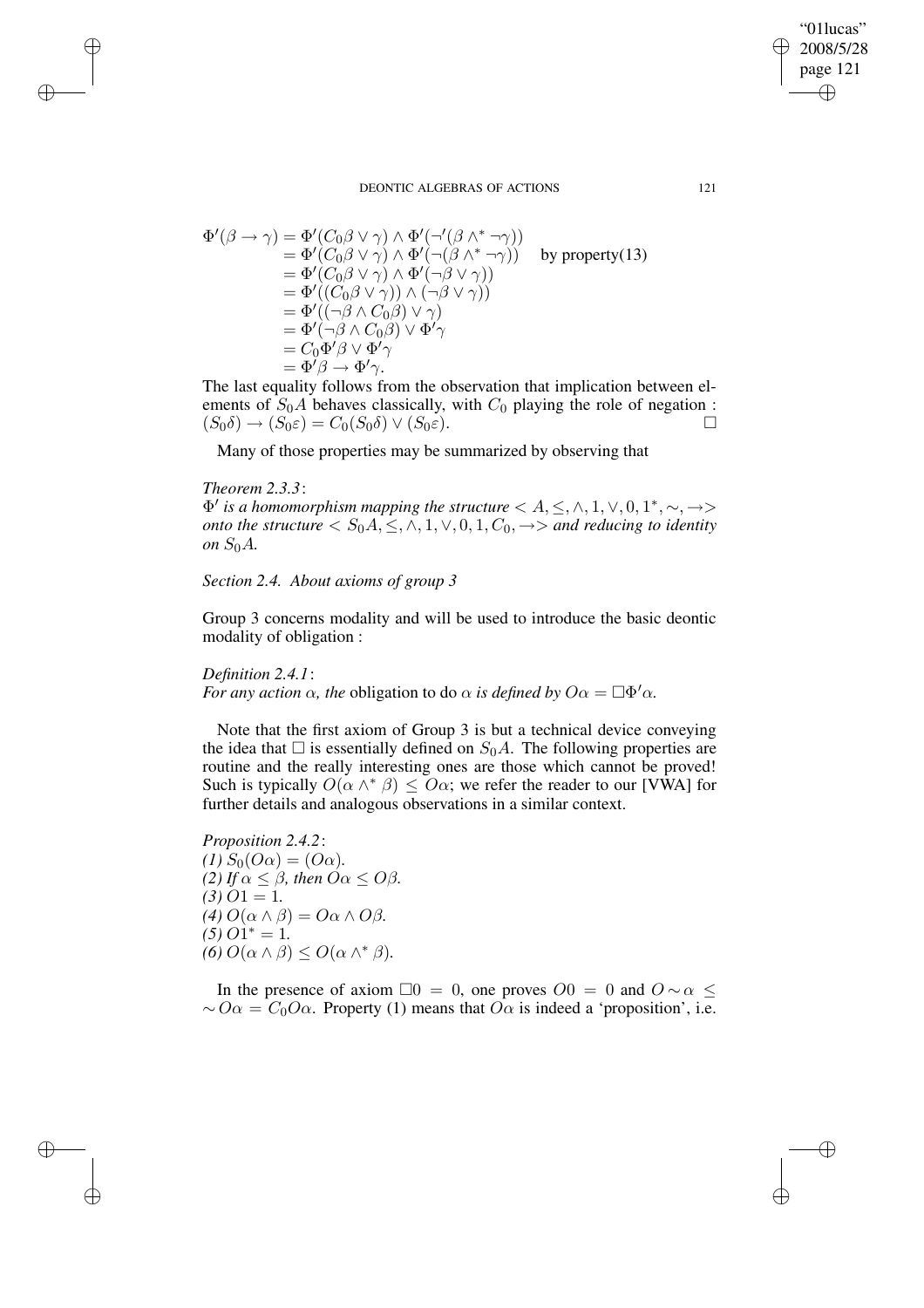### "01lucas" 2008/5/28 page 122 ✐ ✐

✐

✐

#### 122 THIERRY LUCAS

an element of  $S_0A$ , and it is an immediate consequence of the first axiom of Group 3. Another easy consequence of this and which we think of great interest is that in the present approach, the quite natural modal axiom '4',  $\square\square\alpha = \square\alpha$ , automatically forces a reduction of the deontic modality O:  $OO\alpha = \Box \Phi'(\Box \Phi' \alpha)$  $= \Box \Phi' \dot(S_0 \Box \Phi)$ by property  $(1)$ 

 $=\Box S_0\Box\Phi'\alpha$  $\alpha$  since  $\bar{\Phi}' S_0 \delta = S_0 \delta$  (proposition 2.3.2 (3))  $=\Box\Box\Phi'\alpha$ by property  $(1)$  $=\Box\Phi'\alpha$ using axiom '4'  $= O\alpha$ .

This does not yet give arguments for or against non trivial iterations of modalities, but shows that the presuppositions underlying our approach lead naturally to a reduction of  $OO$  to  $O$ . If one does not appreciate the reduction, one should then criticize the presuppositions, or abandon axiom '4', or complexify the approach to get a good explanation of non trivial iteration.

### *Conclusion*

Looking back at what we have presented in this paper and in the preceding ones, [VWA] and [AA], we think that we have reached an interesting account of the structure of actions and deontic modalities. Our starting assumption is very simple : action is considered as a coherent mapping from finite sets of conditions to results. We look at the explicit structure deriving from that assumption and obtain an extremely rich structure which carries with it interesting distinctions between different kinds of conjunction, disjunction, negation, implication, etc.

To that structure, already studied in [VWA] and [AA], we add here the consideration of embeddings of conditions and results in the structure of actions and implement two other basic intuitions : first, one should distinguish action and description of action ; secondly, obligation applies to action and is defined by applying a classical necessity operator to the description of the action.

When we turn to the axiomatic part of our study and more specially to the second part of this paper, we think that a notable feature is that we keep a simple unisort structure of action, without however loosing the structure of conditions and results : they appear internalized as a basic building block of the structure, i.e. as  $S_0A$  or  $TcA$ , which may be thought of as representing propositions. In agreement with this, descriptions are internalized and description as well as obligation transform actions into propositions :  $\Phi'$  and O map actions to  $S_0A$ .

✐

✐

✐